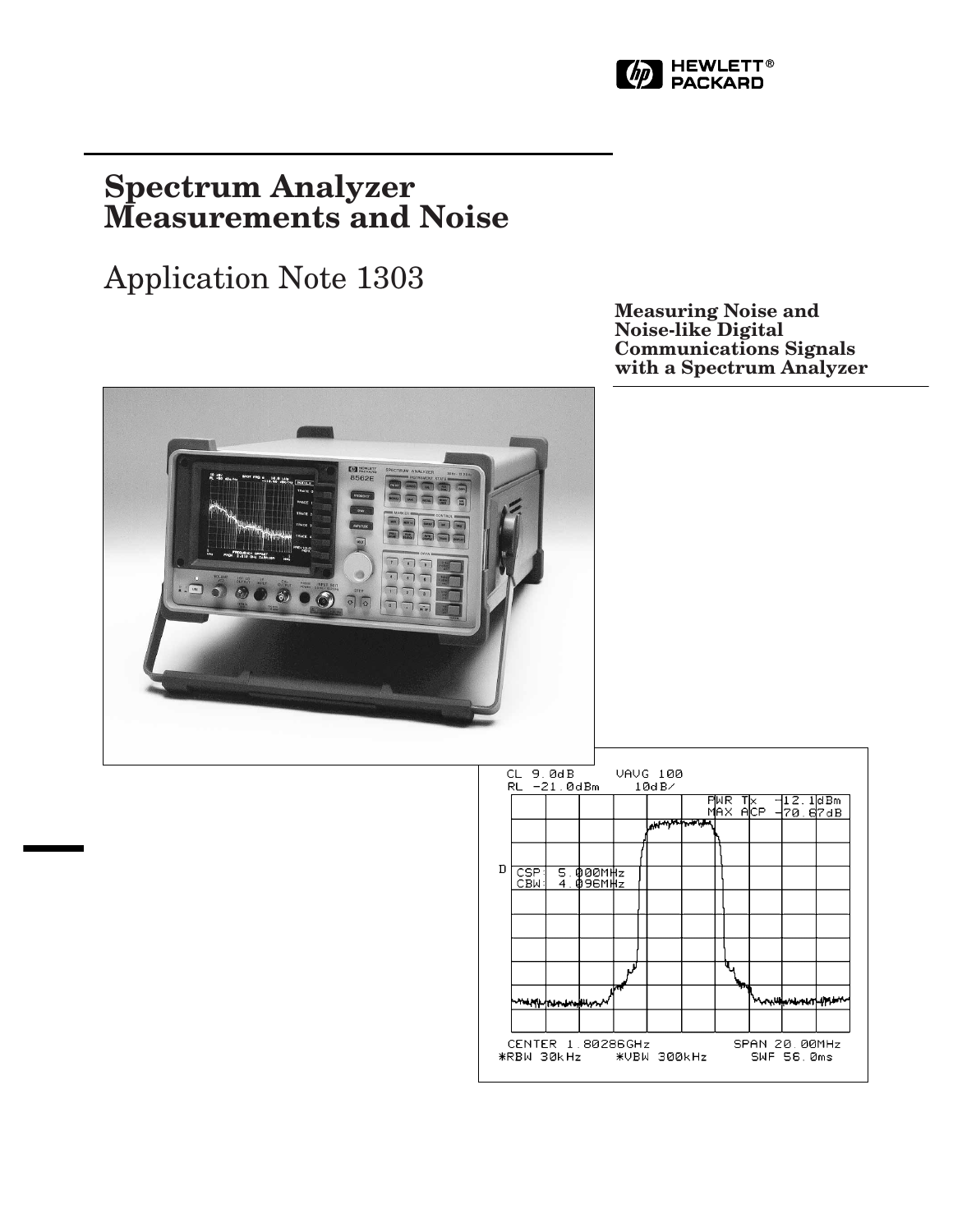# **Table of contents**

| Measuring the power of noise with an envelope detector 6 |
|----------------------------------------------------------|
|                                                          |
|                                                          |
|                                                          |
|                                                          |
|                                                          |
|                                                          |
| Cautions when measuring noise with spectrum analyzers12  |
| Part II: Measurements of noise-like signals14            |
|                                                          |
|                                                          |
|                                                          |
|                                                          |
| Peak-detected noise (and TDMA ACP measurements) 18       |
| Part III: Averaging and the noisiness of                 |
|                                                          |
|                                                          |
|                                                          |
|                                                          |
|                                                          |
|                                                          |
| The standard deviation of measurement noise21            |
|                                                          |
| Part IV: Compensation for instrumentation noise 23       |
|                                                          |
| Power-detection measurements and noise subtraction24     |
|                                                          |
|                                                          |
|                                                          |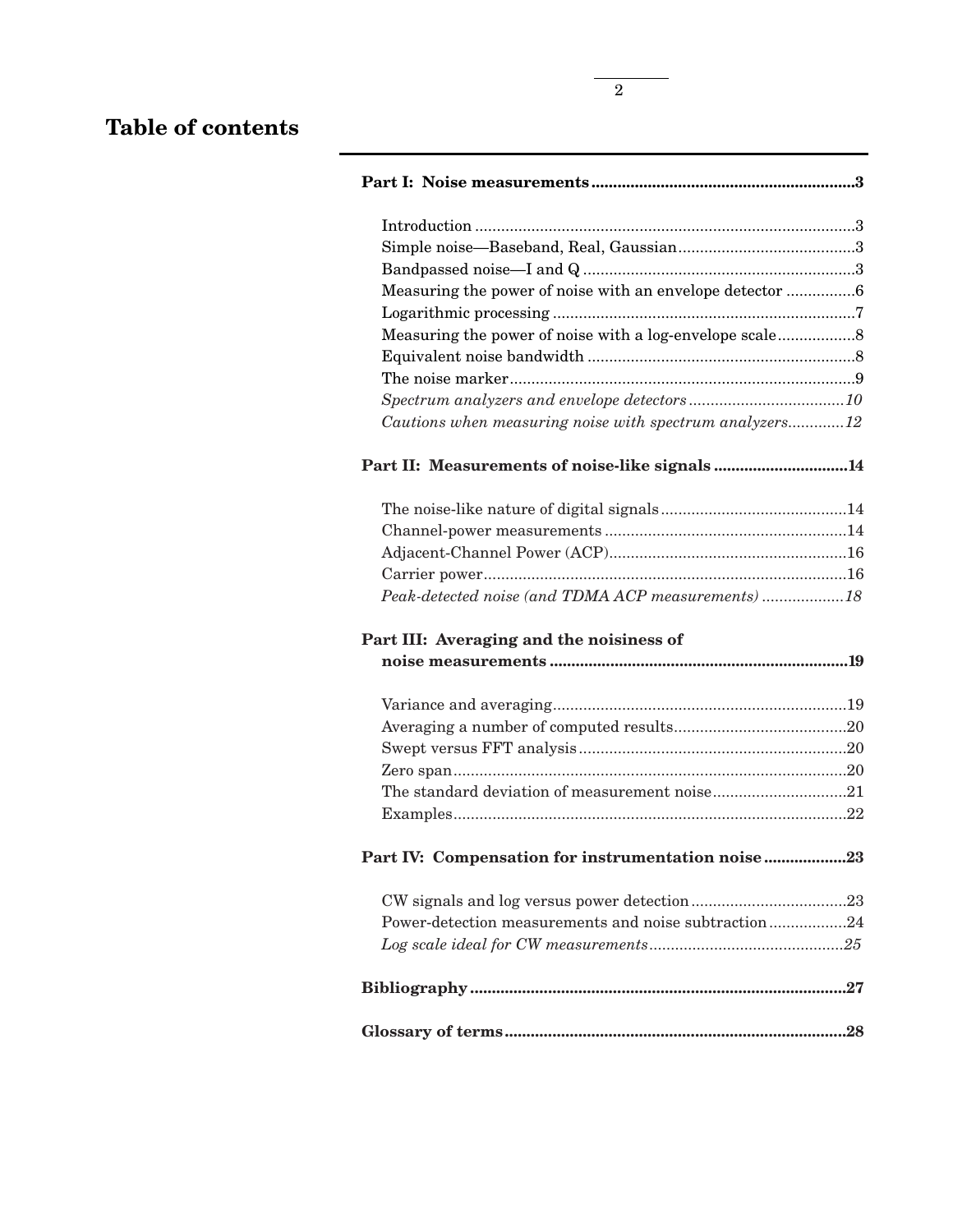#### **Introduction**

Noise. It is the classical limitation of electronics. In measurements, noise and distortions limit the dynamic range of test results.

In this four-part paper, the characteristics of noise and its direct measurement are discussed in Part I. Part II contains a discussion of the measurement of noise-like signals exemplified by digital CDMA and TDMA signals. Part III discusses using averaging techniques to reduce noise. Part IV is about compensating for the noise in instrumentation while measuring CW (sinusoidal) and noise-like signals.

#### **Simple noise—Baseband, Real, Gaussian**

Noise occurs due to the random motion of electrons. The number of electrons involved is large, and their motions are independent. Therefore, the variation in the rate of current flow takes on a bellshaped curve known as the Gaussian Probability Density Function (PDF) in accordance with the central limit theorem from statistics. The Gaussian PDF is shown in Figure 1.



The Gaussian PDF explains some of the characteristics of a noise signal seen on a baseband instrument such as an oscilloscope. The baseband signal is a real signal; it has no imaginary components.

#### **Bandpassed noise—I and Q**

In RF design work and when using spectrum analyzers, we usually deal with signals within a passband, such as a communications channel or the resolution bandwidth (RBW, the bandwidth of the final IF) of a spectrum analyzer. Noise in this bandwidth still has a Gaussian PDF, but few RF instruments display PDF-related metrics.

Instead, we deal with a signal's magnitude and phase (polar coordinates) or I/Q components. The latter are the in-phase (I) and quadrature (Q) parts of a signal, or the real and imaginary components of a rectangular-coordinate representation of a signal. Basic (scalar) spectrum analyzers measure only the magnitude of a signal. We are interested in the characteristics of the magnitude of a noise signal.

**Figure 1. The Gaussian PDF is maximum at zero current and falls off away from zero, as shown (rotated 90 degrees) on the left. A typical noise waveform is shown on the right.**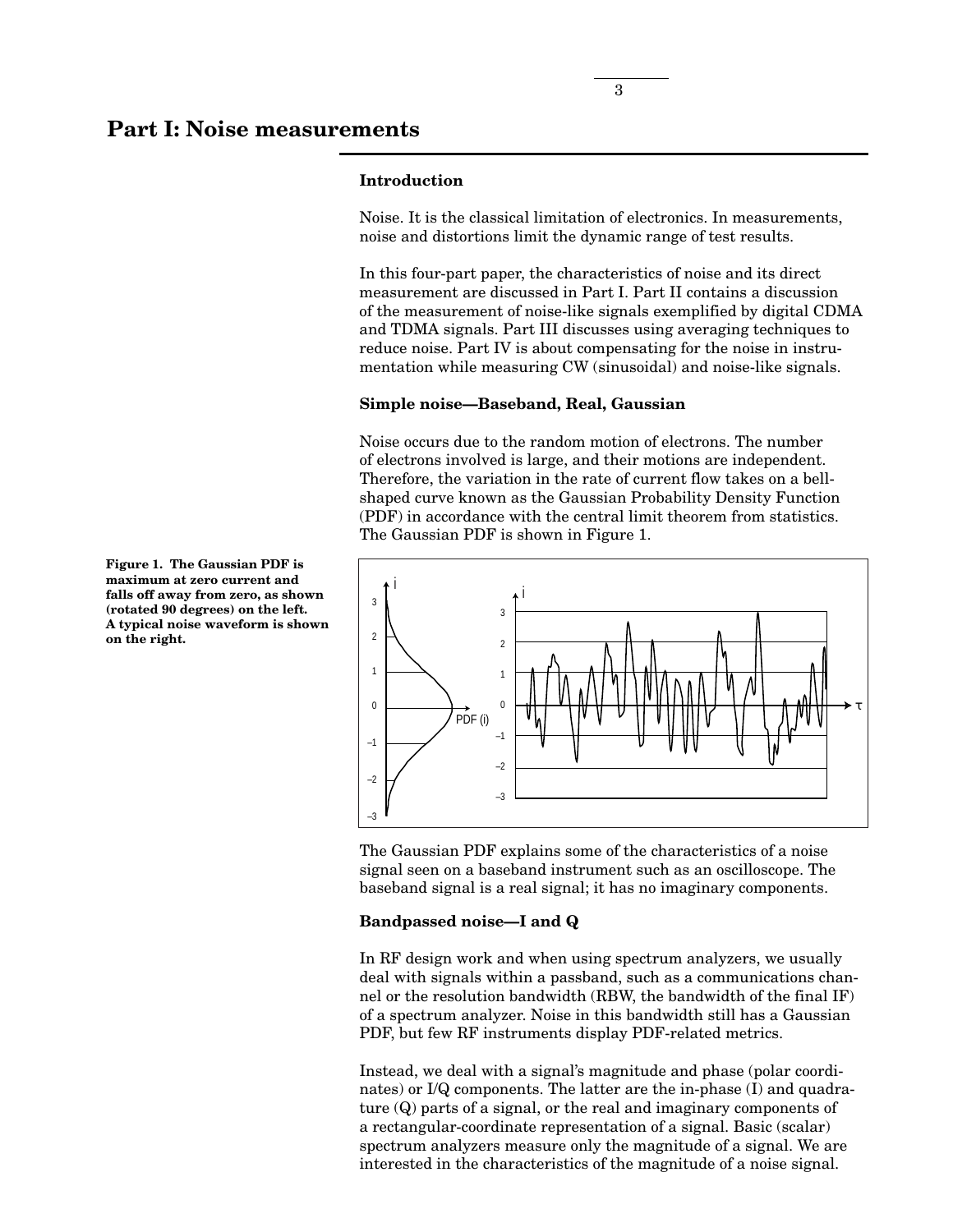We can consider the noise within a passband as being made of independent I and Q components, each with Gaussian PDFs. Figure 2 shows samples of I and Q components of noise represented in the I/Q plane. The signal in the passband is actually given by the sum of the I magnitude,  $v_I$ , multiplied by a cosine wave (at the center frequency of the passband) and the  $Q$  magnitude,  $v_Q$ , multiplied by a sine wave. But we can discuss just the I and Q components without the complications of the sine/cosine waves.



Spectrum analyzers respond to the magnitude of the signal within their RBW passband. The magnitude, or envelope, of a signal represented by an I/Q pair is given by:

$$
v_{env} = \sqrt{\left(v_I^2 + v_Q^2\right)}
$$

Graphically, the envelope is the length of the vector from the origin to the I/Q pair. It is instructive to draw circles of evenly spaced constantamplitude envelopes on the samples of I/Q pairs as shown in Figure 3.

**Figure 2: Bandpassed noise has a Gaussian PDF independently in both its I and Q components.**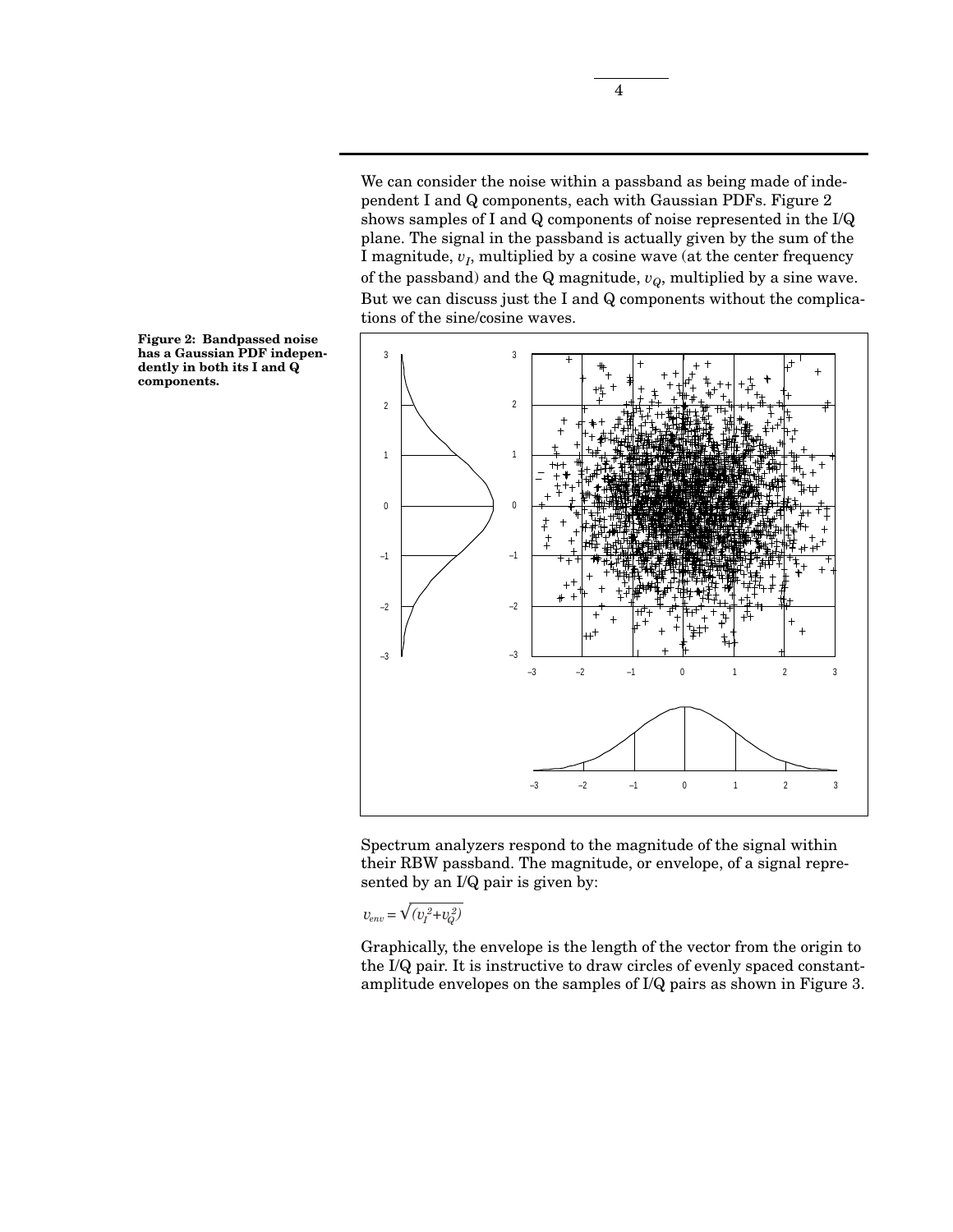**Figure 3: Samples of I/Q pairs shown with evenly spaced constant-amplitude envelope circles.**



If one were to count the number of samples within each annular ring in Figure 3, we would see that the area near zero volts does not have the highest count of samples. Even though the density of samples is highest there, this area is smaller than any of the other rings.

The count within each ring constitutes a histogram of the distribution of the envelope. If the width of the rings were reduced and expressed as the "count" per unit of ring width, the limit becomes a continuous function instead of a histogram. This continuous function is the PDF of the envelope of bandpassed noise. It is a Rayleigh distribution in the envelope voltage, *v*, that depends on the sigma of the signal; for  $v \geq 0$ :

PDF 
$$
(v) = \left(\frac{v}{\sigma^2}\right) \exp\left(-\frac{1}{2}\left(\frac{v}{\sigma}\right)^2\right)
$$

The Rayleigh distribution is shown in Figure 4.



**Figure 4: The PDF of the voltage of the envelope of a noise signal is a Rayleigh distribution. The PDF is zero at zero volts, even though the PDFs of the individual I and Q components are maximum at zero volts. It is maximum for** *v=sigma***.**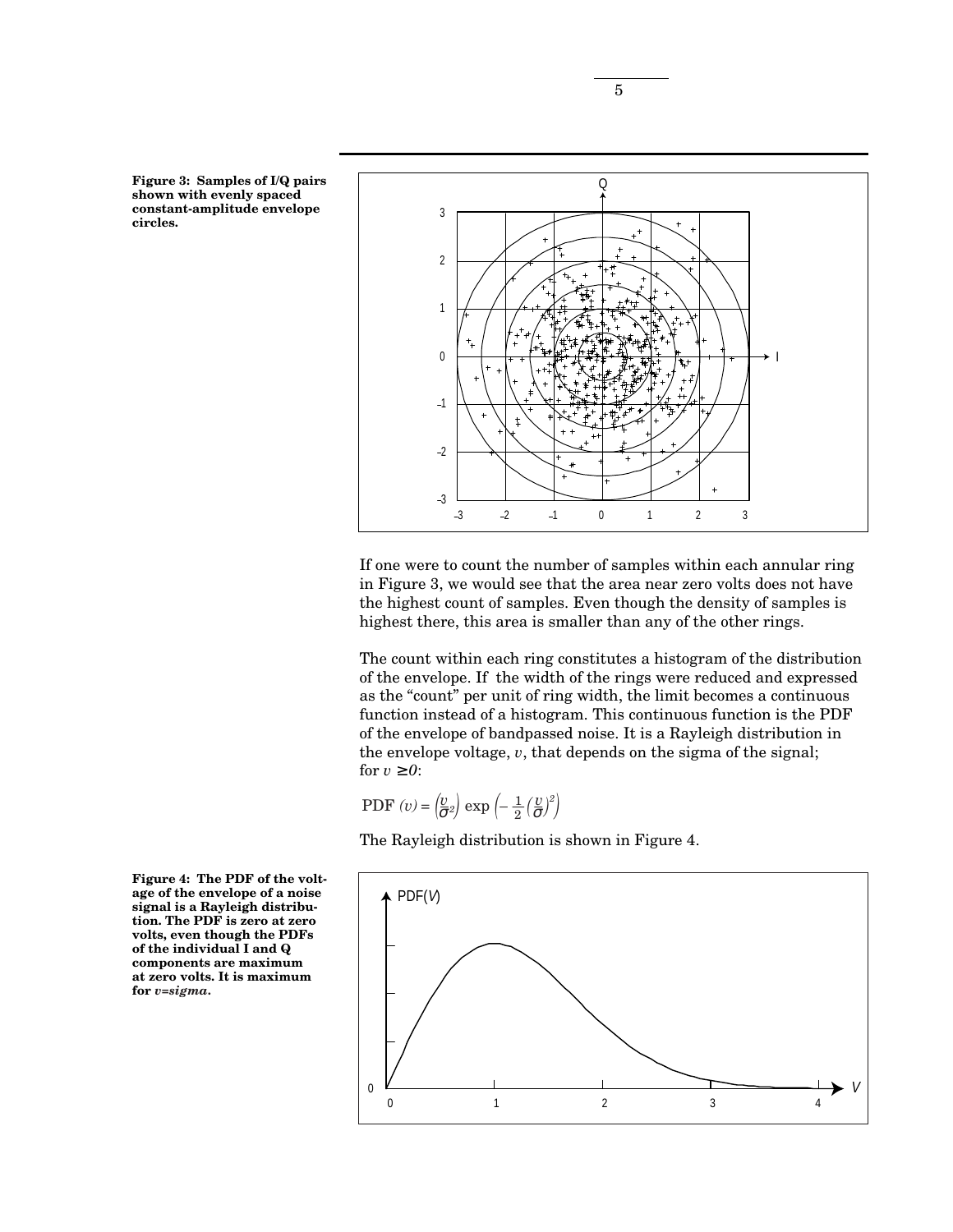## **Measuring the power of noise with an envelope detector**

The power of the noise is the parameter we usually want to measure with a spectrum analyzer. The power is the "heating value" of the signal. Mathematically, it is the average of *v2/*R, where R is the impedance of the signal and *v* is its instantaneous voltage.

At first glance, we might like to find the average envelope voltage and square it, then divide by R. But finding the *square of the average* is not the same as finding the *average of the square*. In fact, there is a consistent under-measurement of noise from squaring the average instead of averaging the square; this under-measurement is 1.05 dB.

The average envelope voltage is given by integrating the product of the envelope voltage and the probability that the envelope takes on that voltage. This probability is the Rayleigh PDF, so:

$$
\bar{v} = \int_0^\infty v \, \text{PDF}(v) \, dv = \sigma \sqrt{\frac{\pi}{2}}
$$

The average power of the signal is given by an analogous expression with *v2/*R in place of the "*v*" part:

$$
\bar{p} = \int_0^{\infty} \left(\frac{v^2}{R}\right) \text{PDF}(v) dv = \frac{2\sigma^2}{R}
$$

We can compare the true power, from the average power integral, with the voltage-envelope-detected estimate of *v2*/R and find the ratio to be 1.05 dB, independent of  $\sigma$  and R.

$$
10 \log \left( \frac{\bar{v}^2 / R}{\bar{p}} \right) = 10 \log \left( \frac{\pi}{4} \right) = -1.05 \, \text{dB}
$$

Thus, if we were to measure noise with a spectrum analyzer using voltage-envelope detection (the "linear" scale) and averaging, an additional 1.05 dB would need to be added to the result to compensate for averaging voltage instead of voltage-squared.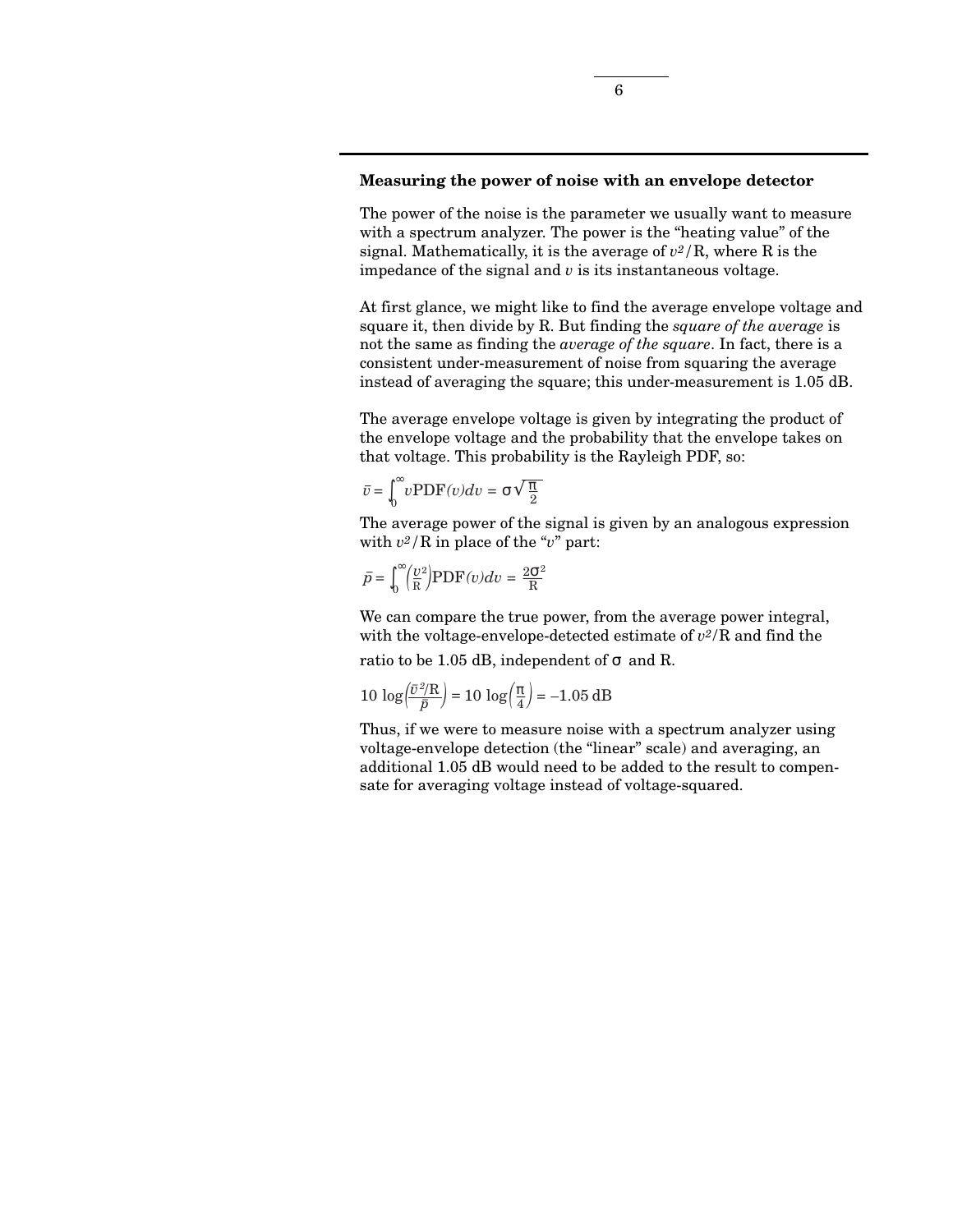## **Logarithmic processing**

Spectrum Analyzers are most commonly used in their logarithmic ("log") display mode, in which the vertical axis is calibrated in decibels. Let us look again at our PDF for the voltage envelope of a noise signal, but let's mark the *x*-axis with points equally spaced on a decibel scale, in this case with 1 dB spacing. See Figure 5. The area under the curve between markings is the probability that the log of the envelope voltage will be within that 1 dB interval. Figure 6 represents the continuous PDF of a logged signal which we predict from the areas in Figure 5.





**Figure 5: The PDF of the voltage envelope of noise is graphed. 1-dB spaced marks on the** *x***-axis shows how the probability density would be different on a log scale. Where the decibel markings are dense, the probability that the noise will fall between adjacent marks is reduced.**

**Figure 6: The PDF of logged noise is about 30 dB wide and tilted toward the high end.**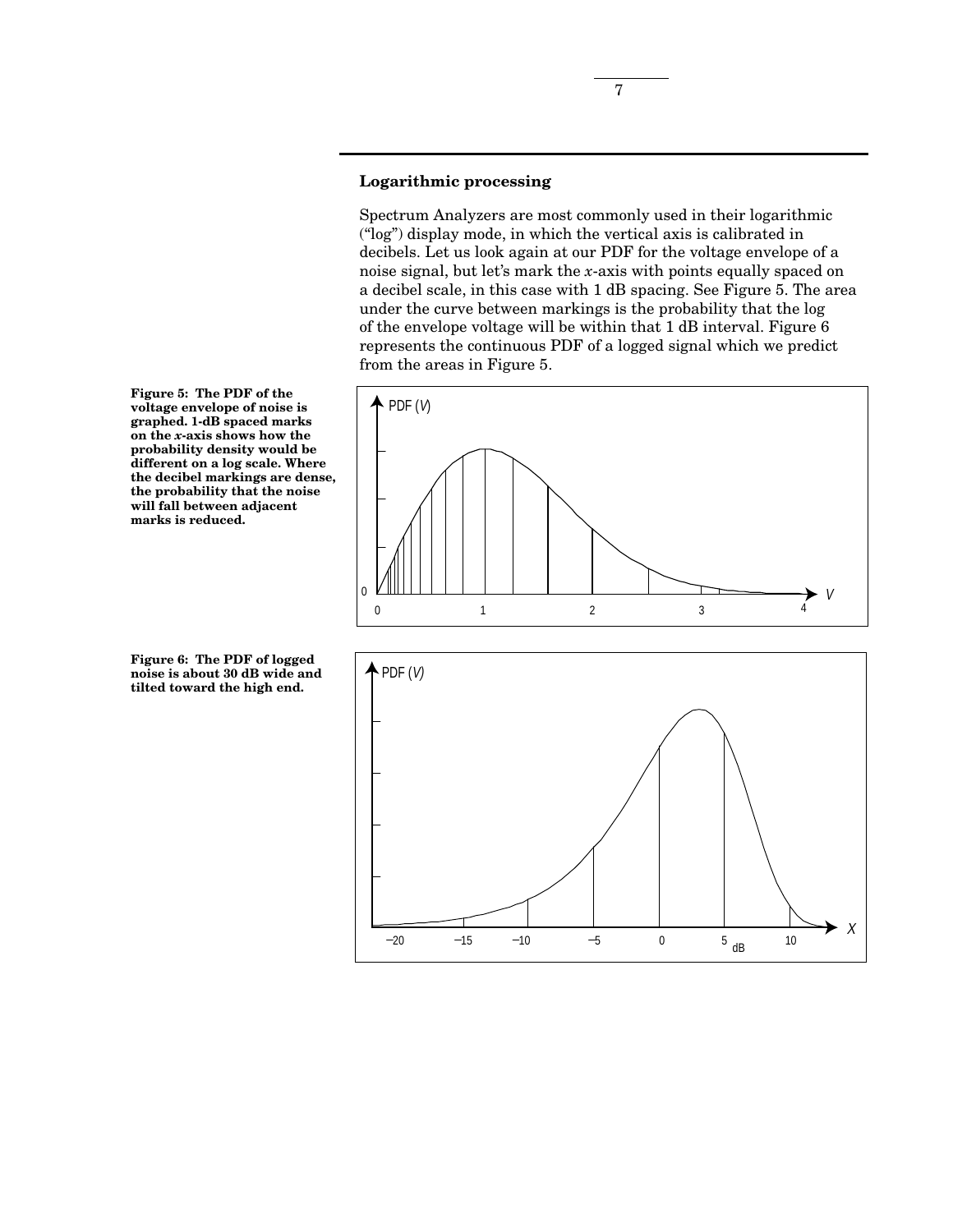#### **Measuring the power of noise with a log-envelope scale**

When a spectrum analyzer is in a log (dB) display mode, averaging of the results can occur in numerous ways. Multiple traces can be averaged, the envelope can be averaged by the action of the video filter, or the noise marker (more on this below) averages results across the *x*-axis.

When we express the average power of the noise in decibels, we compute a logarithm of that average power. When we average the output of the log scale of a spectrum analyzer, we compute the average of the log. The *log of the average* is not equal to the *average of the log*. If we go through the same kinds of computations that we did comparing average voltage envelopes with average power envelopes, we find that log processing causes an under-response to noise of 2.51 dB, rather than 1.05 dB.1

The log amplification acts as a compressor for large noise peaks; a peak of ten times the average level is only 10 dB higher. Instantaneous near-zero envelopes, on the other hand, contain no power but are expanded toward negative infinity decibels. The combination of these two aspects of the logarithmic curve cause noise power to be underestimated.

#### **Equivalent noise bandwidth**

Before discussing the measurement of noise with a spectrum analyzer "noise marker," it is necessary to understand the RBW filter of a spectrum analyzer.

The ideal RBW has a flat passband and infinite attenuation outside that passband. But it must also have good time domain performance so that it behaves well when signals sweep through the passband. Most spectrum analyzers use four-pole synchronously tuned filters for their RBW filters. We can plot the power gain (the square of the voltage gain) of the RBW filter versus frequency as shown in Figure 7. The response of the filter to noise of flat power spectral density will be the same as the response of a rectangular filter with the same maximum gain and the same area under their curves. The width of such a rectangular filter is the "equivalent noise bandwidth" of the RBW filter. The noise density at the input to the RBW filter is given by the output power divided by the equivalent noise bandwidth.

<sup>1.</sup> Most authors on this subject artificially state that this factor is due to 1.05 dB from envelope detection and another 1.45 dB from logarithmic amplification, reasoning that the signal is first voltage-envelope detected, then logarithmically amplified. But if we were to measure the voltage-squared envelope (in other words, the power envelope, which would cause zero error instead of 1.05 dB) and then log it, we would still find a 2.51 dB under-response. Therefore, there is no real point in separating the 2.51 dB into two pieces.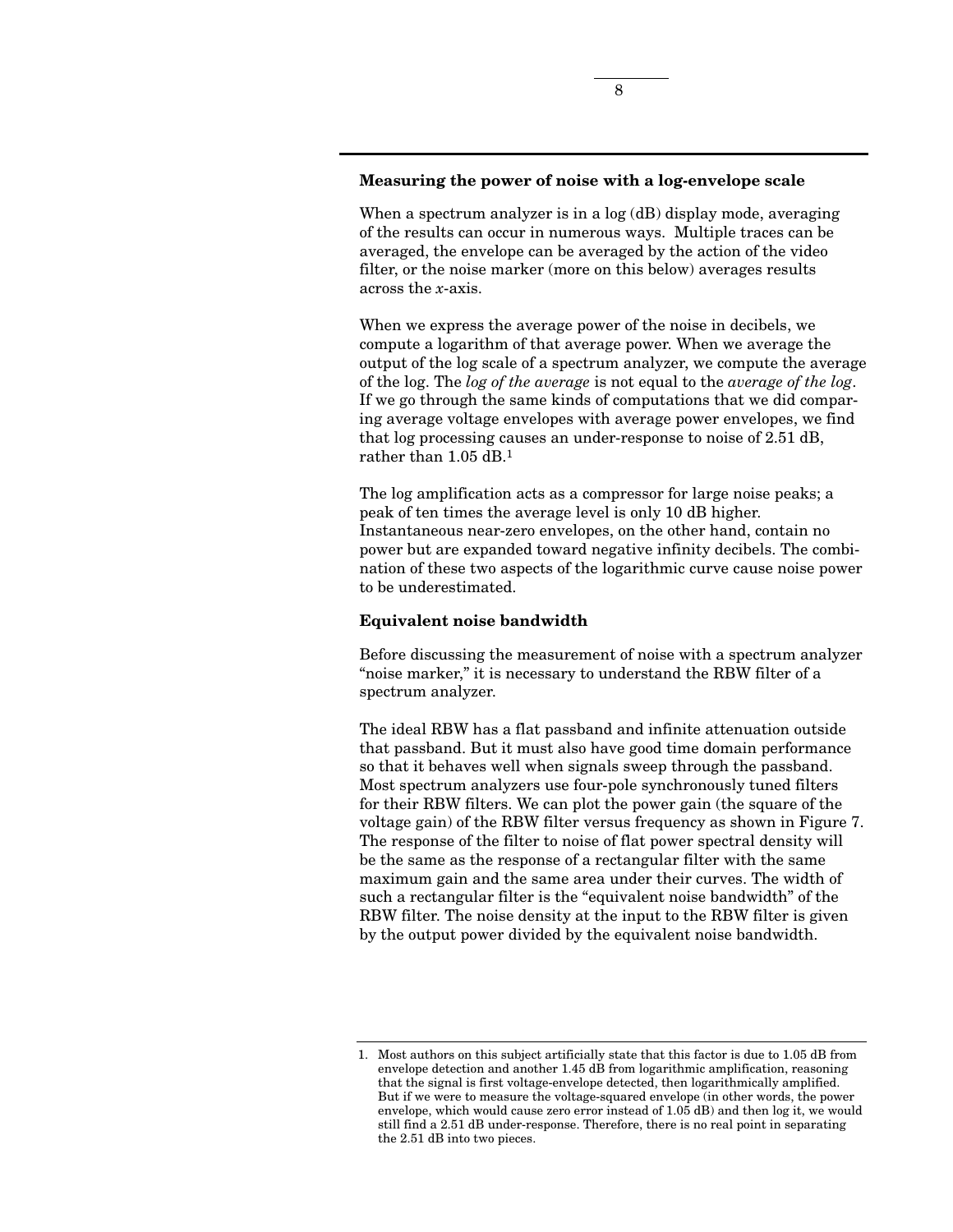The ratio of the equivalent noise bandwidth to the –3 dB bandwidth (the "name" of the RBW is usually its –3 dB BW) is given by the following table:

| <b>Filter type</b> | <b>Application</b> | NBW/-3 dB BW               |
|--------------------|--------------------|----------------------------|
| 4-pole sync        | Most SAs analog    | 1.128 (0.52 dB)            |
| 5-pole sync        | Some SAs analog    | 1.111 (0.46 dB)            |
| <b>Typical FFT</b> | FFT-based SAs      | $1.05$ $(0.23 \text{ dB})$ |



#### **The noise marker**

As discussed above, the measured level at the output of a spectrum analyzer must be manipulated in order to represent the input spectral noise density we wish to measure. This manipulation involves three factors, which may be added in decibel units:

- 1. Under-response due to voltage envelope detection (add 1.05 dB) or log-scale response (add 2.51 dB).
- 2. Over-response due to the ratio of the equivalent noise bandwidth to the –3 dB bandwidth (subtract typically 0.52 dB).
- 3. Normalization to a 1 Hz bandwidth (subtract 10 times the log of the RBW, where the RBW is given in units of Hz).

A further operation of the noise marker in HP spectrum analyzers is to average 32 measurement cells centered around the marker location in order to reduce the variance of the result.

The final result of these computations is a measure of the noise density, the noise in a theoretical ideal 1 Hz bandwidth. The units are typically dBm/Hz.

**Figure 7: The power gain versus frequency of an RBW filter can be modeled by a rectangular filter with the same area and peak level, and a width of the "equivalent noise bandwidth."**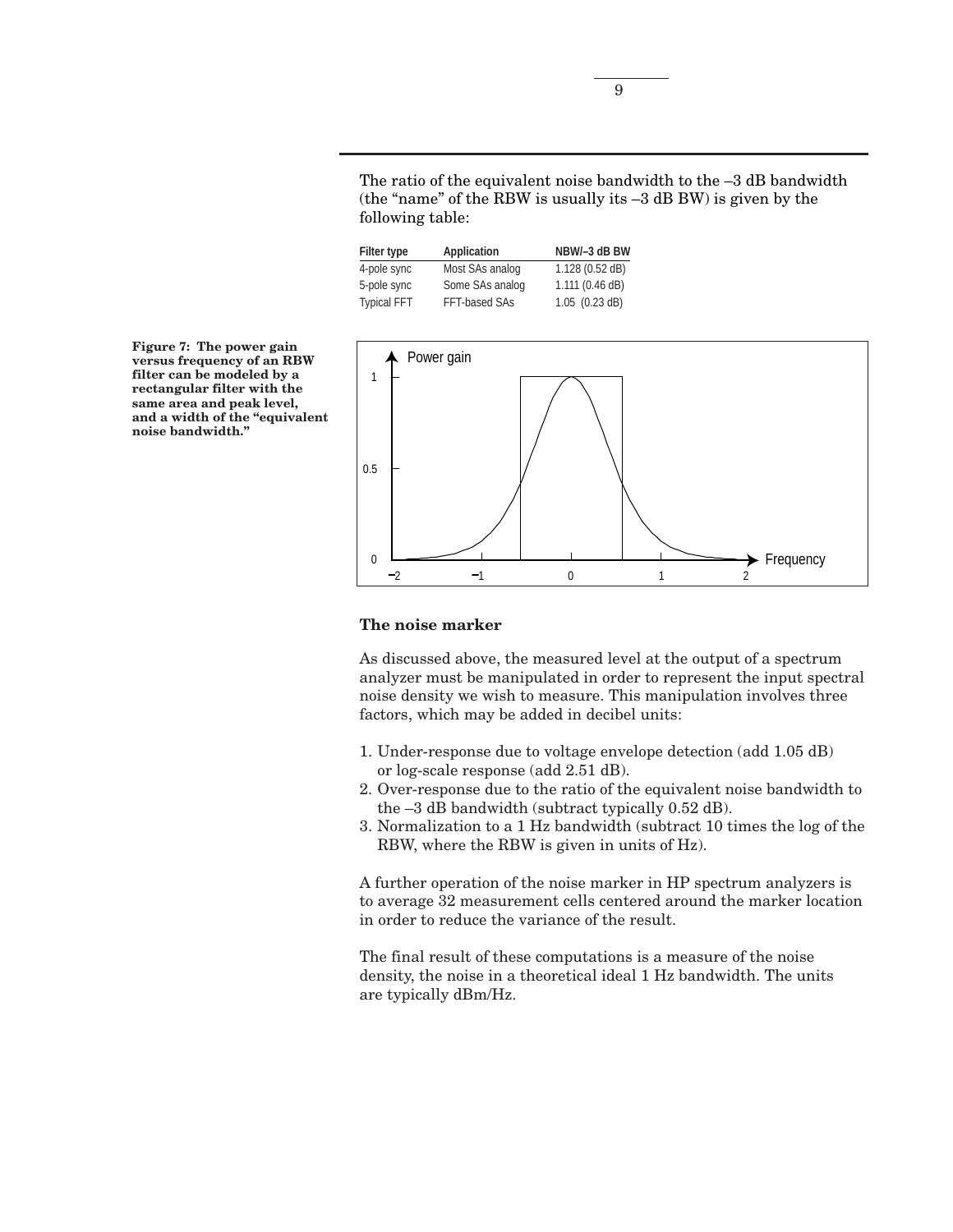

**Figure A: Simplified spectrum analyzer block diagram**

The envelope detector/logarithmic amplifier block is shown configured as they are used in the HP 8560 E-Series spectrum analyzers. Although the order of these two circuits can be reversed, the important concept to recognize is that an IF signal goes into this block and a baseband signal (referred to as the "video" signal because it was used to deflect the electron beam in the original analog spectrum analyzers) comes out.

Notice that there is a second set of detectors in the block diagram: the peak/pit/sample hardware of what is normally called the "detector mode" of a spectrum analyzer. These "display detectors" are not relevant to this discussion, and should not be confused with the envelope detector.

The salient features of the envelope detector are two:

- 1. The output voltage is proportional to the input voltage envelope.
- 2. The bandwidth for following envelope variations is large compared to the widest RBW.

**Figure B: Detectors: a) halfwave, b) full-wave implemented as a "product detector", c) peak. Practical implementations usually have their gain terms implemented elsewhere, and implement buffering after the filters that remove the residual IF carrier and harmonics. The peak detector must be cleared; leakage through a resistor or a switch with appropriate timing are possible clearing mechanisms.**

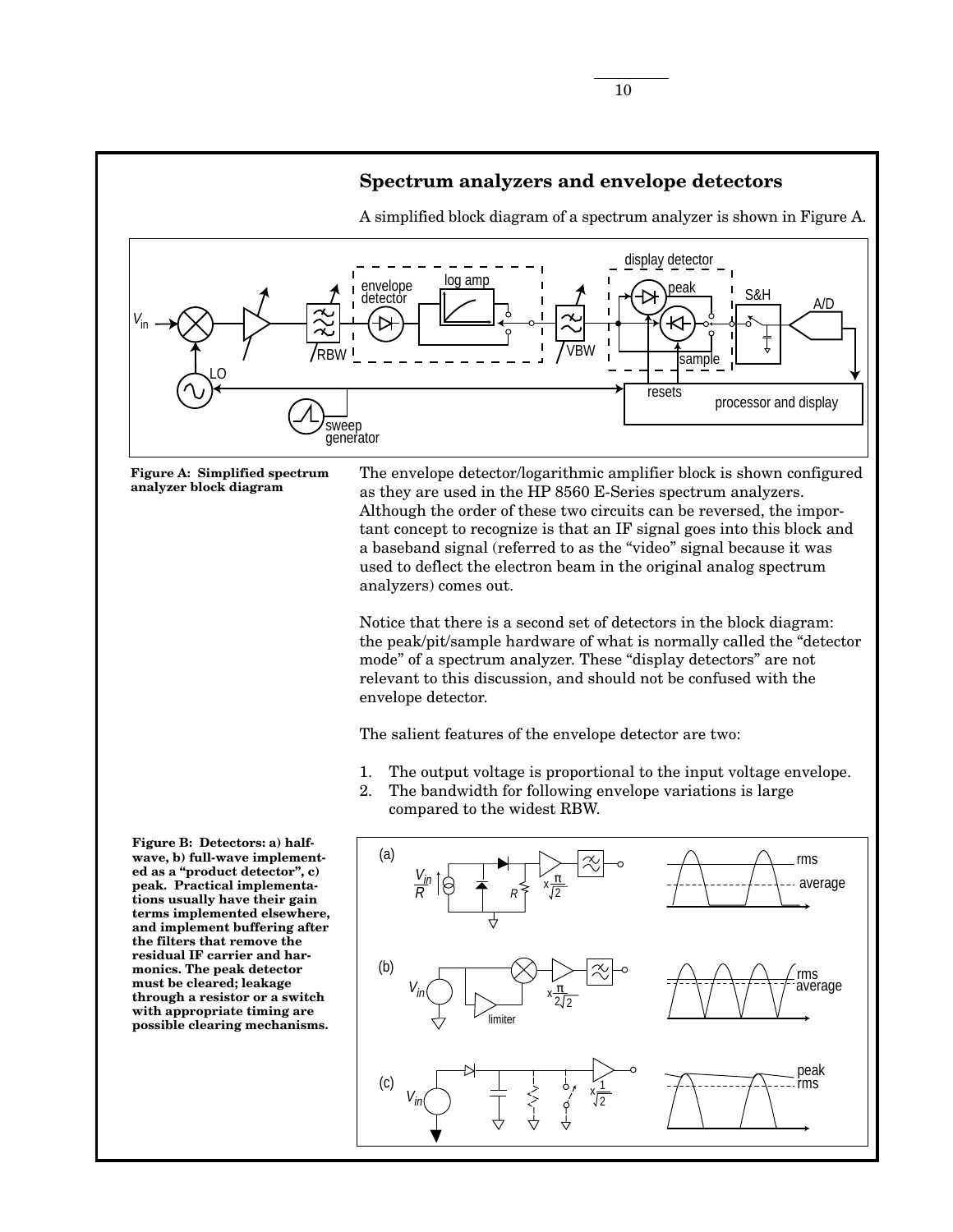Figure B shows envelope detectors and their associated waveforms in (a) and (b). Notice that the gain required to make the average output voltage equal to the r.m.s. voltage of a sinusoidal input is different for the different topologies.

Some authors on this topic have stated that "an envelope detector is a peak detector." After all, an idealized detector that responds to the peak of each cycle of IF energy independently makes an easy conceptual model of ideal behavior. But real peak detectors do not reset on each IF cycle. Figure B, part c shows a typical peak detector with its gain calibration factor. It is called a peak detector because its response is proportional to the peak voltage of the signal. If the signal is CW, a peak detector and an envelope detector act identically.

But if the signal has variations in its envelope, the envelope detector with the shown LPF (low pass filter) will follow those variations with the linear, time-domain characteristics of the filter; the peak detector will follow non-linearly, subject to its maximum negative–going dv/dt limit, as demonstrated in Figure C. The non-linearity will make for unpredictable behavior for signals with noise-like statistical variations.



A peak detector may act like an envelope detector in the limit as its resistive load dominates and the capacitive load is minimized. But practically, the non-ideal voltage drop across the diodes and the heavy required resistive load make this topology unsuitable for envelope detection. All spectrum analyzers use envelope detectors, some are just misnamed.

**Figure C: An envelope detector will follow the envelope of the shown signal, albeit with the delay and filtering action of the LPF used to remove the carrier harmonics. A peak detector is subject to negative slew limits, as demonstrated by the dashed line it will follow across a response pit. This drawing is done for the case in which the logarithmic amplification preceeds the envelope detection, opposite to Figure A; in this case, the pits of the envelope are especially sharp.**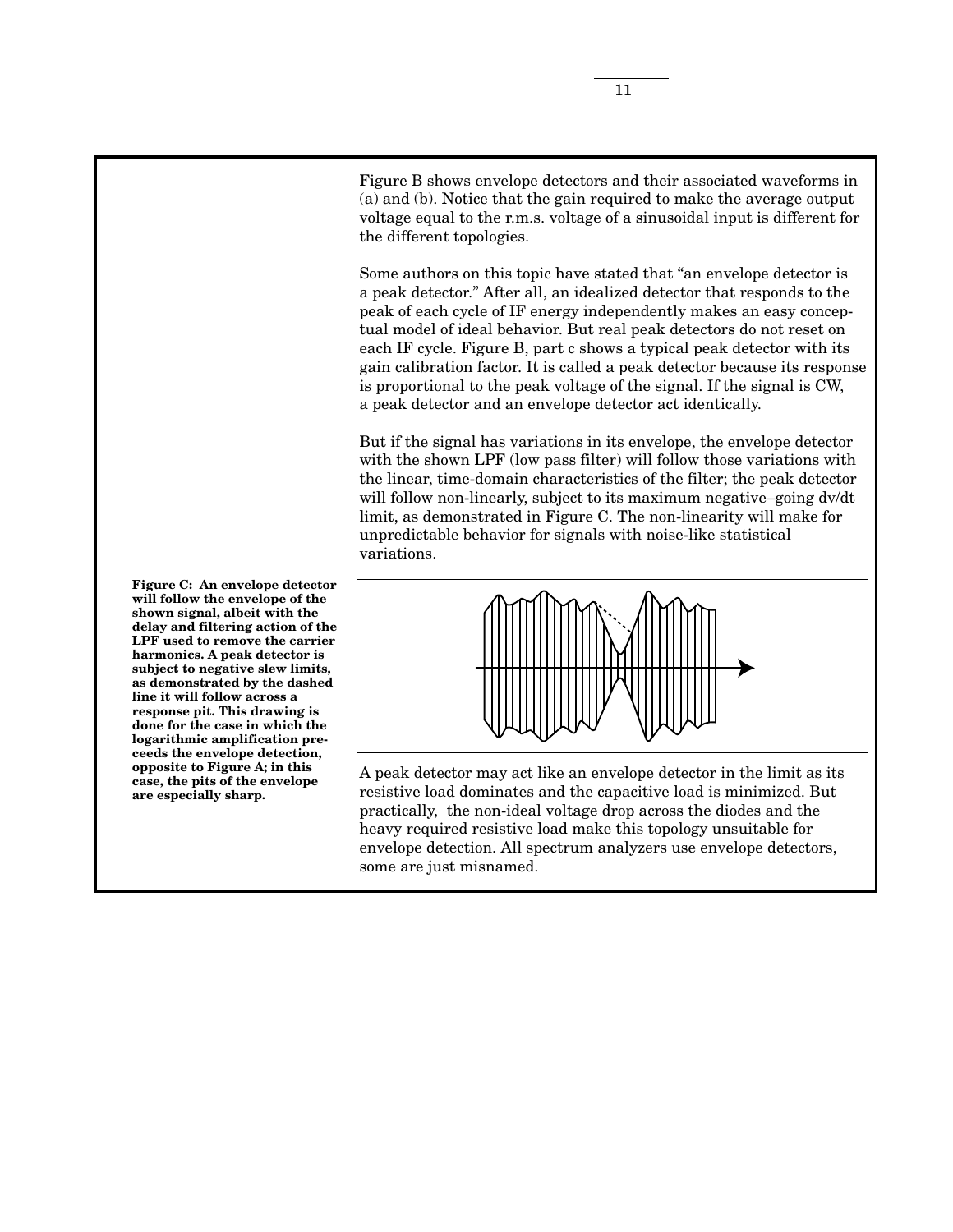# **Cautions when measuring noise with spectrum analyzers**

There are three ways in which noise measurements can look perfectly reasonable on the screen of a spectrum analyzer, yet be significantly in error.

*Caution 1, input mixer level.* A noise-like signal of very high amplitude can overdrive the front end of a spectrum analyzer while the displayed signal is within the normal display range. This problem is possible whenever the bandwidth of the noise-like signal is much wider than the RBW. The power within the RBW will be lower than the total power by about ten decibels times the log of the ratio of the signal bandwidth to the RBW. For example, an IS-95 CDMA signal with a 1.23 MHz bandwidth is 31 dB larger than the power in a 1 kHz RBW. If the indicated power with the 1 kHz RBW is –20 dBm at the input mixer (i.e., after the input attenuator), then the mixer is seeing about +11 dBm. Most spectrum analyzers are specified for –10 dBm CW signals at their input mixer; the level below which mixer compression is specified to be under 1 dB for CW signals is usually 5 dB or more above this –10 dBm. The mixer behavior with Gaussian noise is not guaranteed, especially because its peak-to-average ratio is much higher than that of CW signals.

Keeping the mixer power below –10 dBm is a good practice that is unlikely to allow significant mixer nonlinearity. Thus, caution #1 is: Keep the total power at the input mixer at or below –10 dBm.



**Figure D: In its center, this graph shows three curves: the ideal log amp behavior, that of a log amp that clips at its maximum and minimum extremes, and the average response to noise subject to that clipping. The lower right plot shows, on expanded scales, the error in average noise response due to clipping at the positive extreme. The average level should be kept 7 dB below the clipping level for an error below 0.1 dB. The upper left plot shows, with an expanded vertical scale, the corresponding error for clipping against the bottom of the scale. The average level must be kept 14 dB above the clipping level for an error below 0.1 dB.**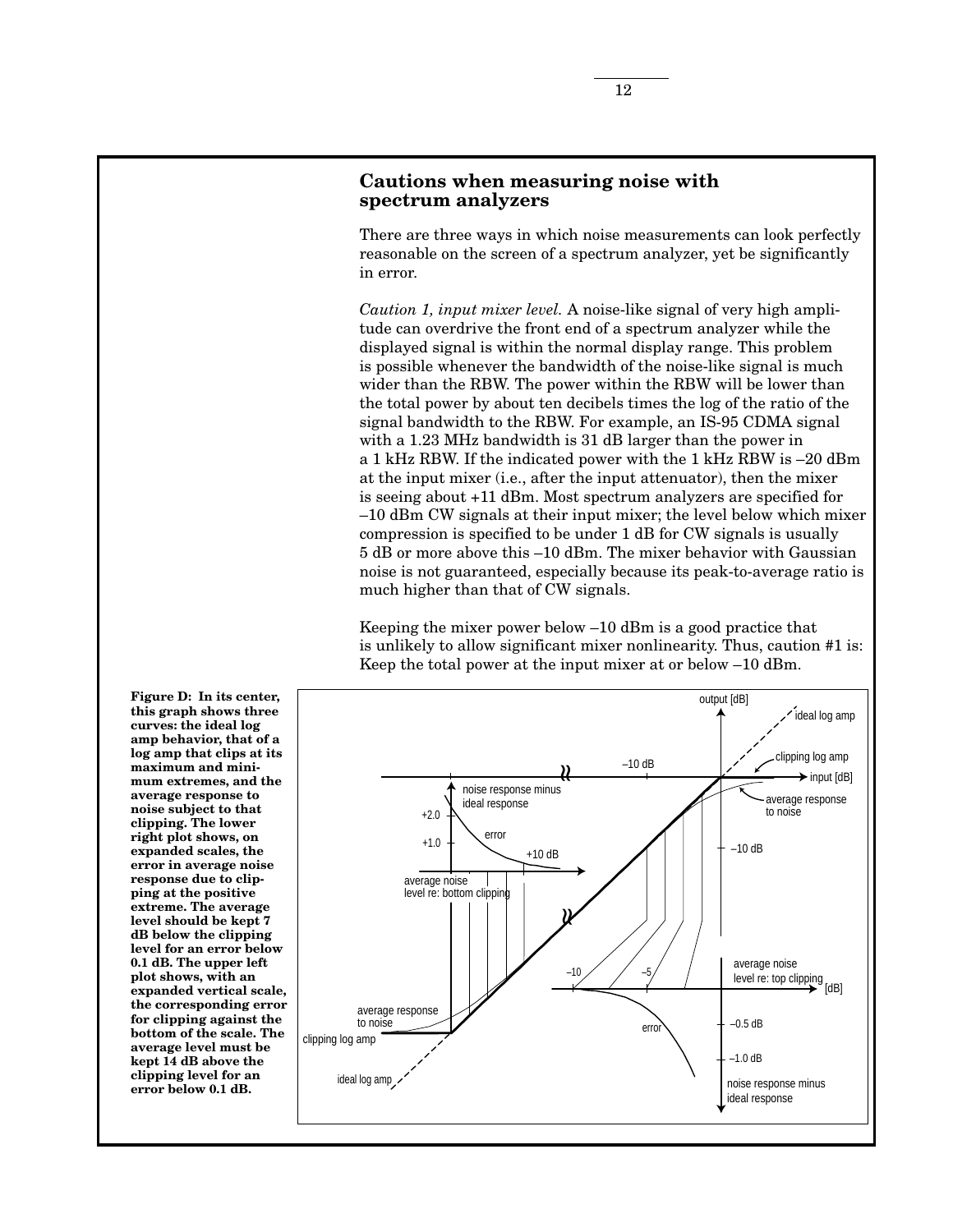*Caution 2, overdriving the log amp*. Often, the level displayed has been heavily averaged using trace averaging or a video bandwidth (VBW) much smaller than the RBW. In such a case, instantaneous noise peaks are well above the displayed average level. If the level is high enough that the log amp has significant errors for these peak levels, the average result will be in error. Figure D shows the error due to overdriving the log amp in the lower right corner, based on a model that has the log amp clipping at the top of its range. Typically, log amps are still close to ideal for a few dB above their specified top, making the error model conservative. But it is possible for a log amp to switch from log mode to linear (voltage) behavior at high levels, in which case larger (and of opposite sign) errors to those computed by the model are possible. Therefore, caution #2 is: Keep the displayed average log level at least 7 dB below the maximum calibrated level of the log amp.

*Caution 3, underdriving the log amp.* The opposite of the overdriven log amp problem is the underdriven log amp problem. With a clipping model for the log amp, the results in the upper left corner of Figure D were obtained. The caution #3 is: Keep the displayed average log level at least 14 dB above the minimum calibrated level of the log amp.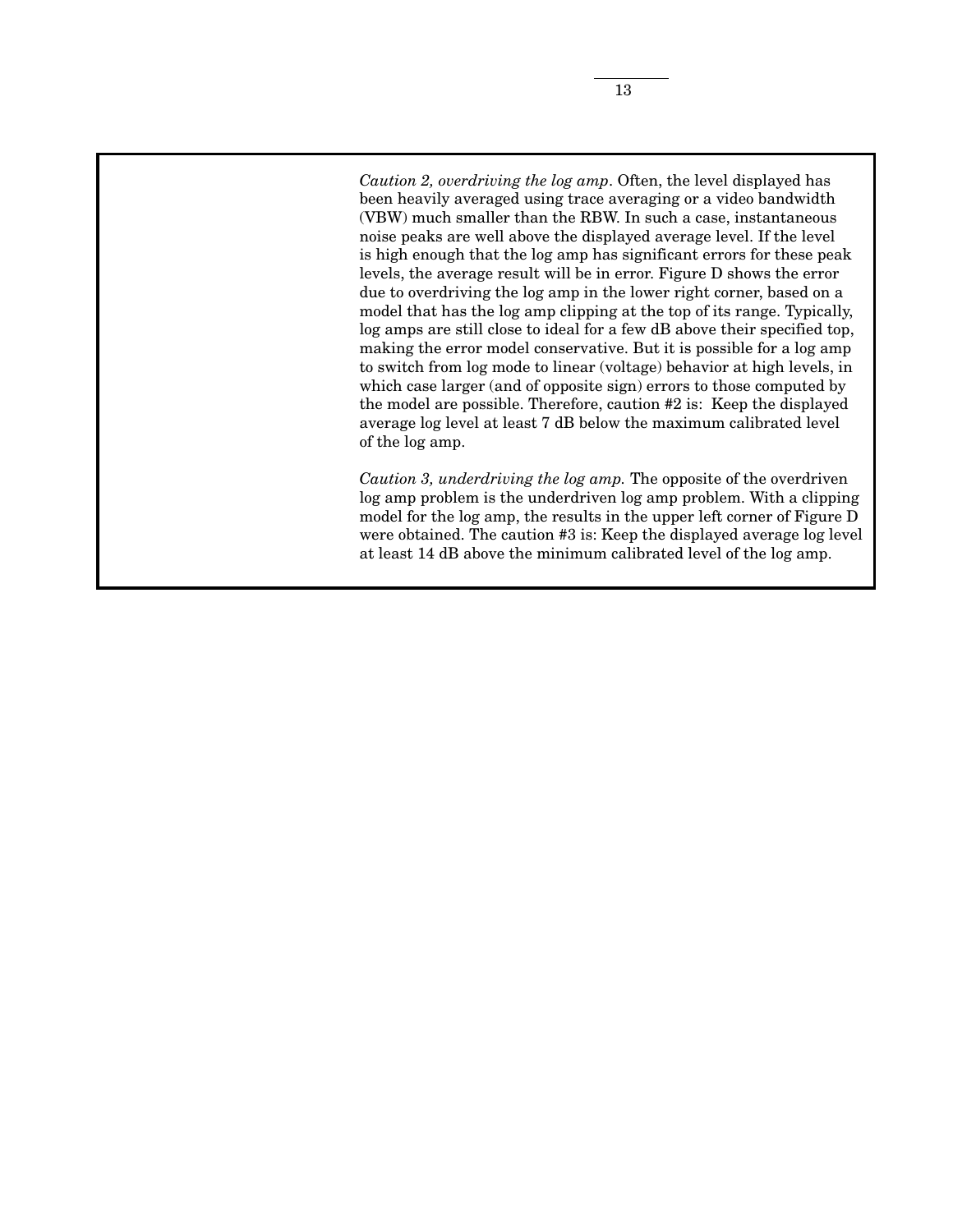In Part I, we discussed the characteristics of noise and its measurement. In this part, we'll discuss three different measurements of digitally modulated signals, after showing why they are very much like noise.

### **The noise-like nature of digital signals**

Digitally modulated signals are created by clocking a DAC with the symbols (a group of bits simultaneously transmitted), then passing the DAC output through a pre-modulation filter (to reduce the transmitted bandwidth), then modulating the carrier with the filtered signal. See Figure 8. The resulting signal is obviously not noise-like if the digital signal is a simple pattern. It also does not have a noise-like distribution if the bandwidth of observation is wide enough for the discrete nature of the DAC outputs to significantly affect the distribution of amplitudes.



But, under many circumstances, especially test conditions, the digital signal bits are random. And, as exemplified by the "channel power" measurements discussed below, the observation bandwidth is narrow. If the digital update period (the reciprocal of the symbol rate) is less than one-fifth the duration of the majority of the impulse response of the resolution bandwidth filter, the signal within the RBW is approximately Gaussian according to the central limit theorem.

A typical example is IS-95 CDMA. Performing spectrum analysis, such as the adjacent-channel power ratio (ACPR) test, is usually done using the 30 kHz RBW to observe the signal. This bandwidth is only one-fortieth of the symbol clock (1.23 Msymbols/s), so the signal in the RBW is the sum of the impulse responses to about forty pseudorandom digital bits. A Gaussian PDF is an excellent approximation to the PDF of this signal.

#### **Channel-power measurements**

Most modern spectrum analyzers allow the measurement of the power within a frequency range, called the channel bandwidth. The displayed result comes from the computation:

$$
P_{ch} = \left(\frac{B_s}{B_n}\right)\left(\frac{1}{N}\right)\sum_{i=n1}^{n2} 10^{(p_i/10)}
$$

 $p_{ch}$  is the power in the channel,  $B_s$  is the specified bandwidth (also known as the channel bandwidth),  $B_n$  is the equivalent noise bandwidth of the RBW used, N is the number of data points in the summation,  $p_i$  is the sample of the power in measurement cell  $i$  in dB units (if  $p_i$  is in dBm,  $p_{ch}$  is in milliwatts). *n1* and *n2* are the end-points for the index *i* within the channel bandwidth, thus  $N = (n2 - n1) + 1$ .

**Figure 8: A simplified model for the generation of digital**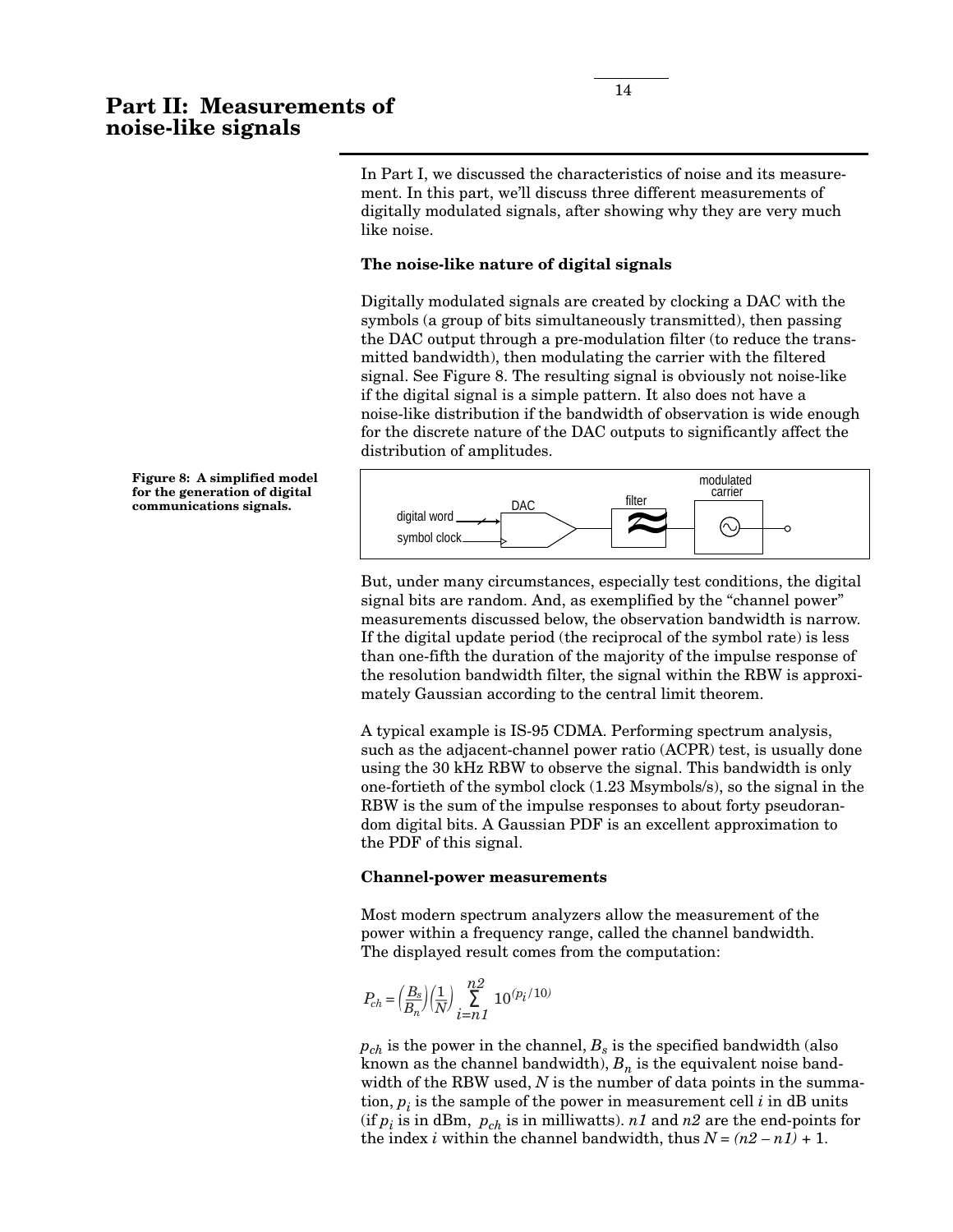The computation works excellently for CW signals, such as from sinusoidal modulation. The computation is a power-summing computation. Because the computation changes the input data points to a power scale before summing, there is no need to compensate for the difference between the log of the average and the average of the log as explained in Part I of this article series, even if the signal has a noiselike PDF (probability density function). But if the signal starts with noise-like statistics but is averaged in decibel form (typically with a VBW filter on the log scale) before the power summation, some of 2.51 dB under-response explained in Part I will be incurred. If we are certain that the signal is of noise-like statistics, and we fully average the signal before performing the summation, we can add 2.51 dB to the result and have an accurate measurement. Furthermore, the averaging reduces the variance of the result.

But if we don't know the statistics of the signal, the best measurement technique is to do no averaging before power summation. Using a  $VBW \geq 3RBW$  is required for insignificant averaging, and is thus recommended. But the bandwidth of the video signal is not as obvious as it appears. In order to not peak-bias the measurement, the "sample" detector must be used. Spectrum analyzers have lower effective video bandwidths in sample detection than they do in peak detection mode, because of the limitations of the sample-and-hold circuit that precedes the A/D converter. Examples include the HP 8560E-Series spectrum anylyzer family with 450 kHz effective sample-mode video bandwidth, and 800 kHz bandwidth in the HP 8590E-Series spectrum analyzer family.

Figure 9 shows the experimentally determined relationship between the VBW:RBW ratio and the under-response of the partially averaged logarithmically processed noise signal.



**Figure 9: For VBW** ≥ **3 RBW, the averaging effect of the VBW filter does not significantly affect power-detection accuracy.**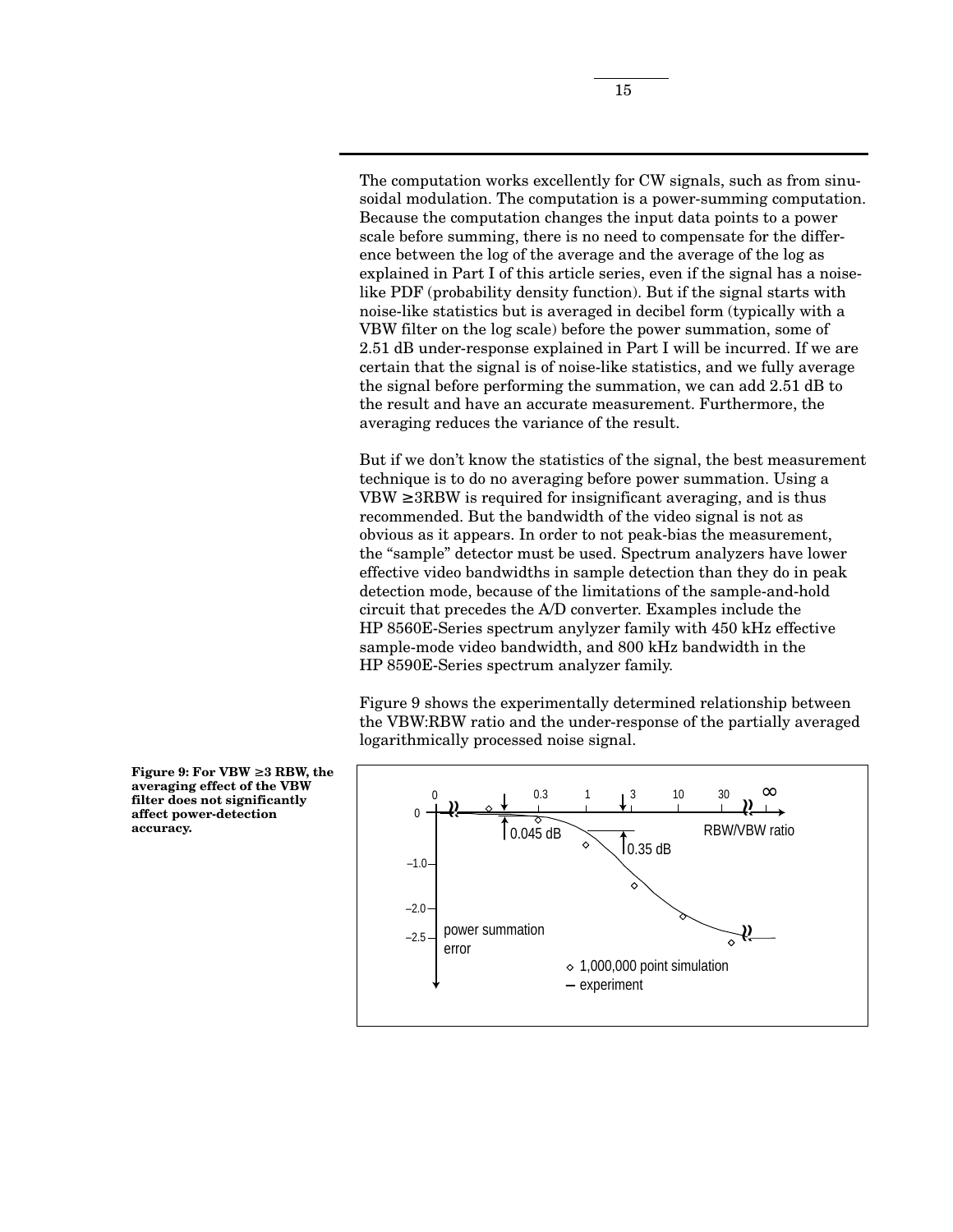### **Adjacent-Channel Power (ACP)**

There are many standards for the measurement of ACP with a spectrum analyzer. The issues involved in most ACP measurements is covered in detail in an earlier article in Microwaves & RF, May, 1992, "Make Adjacent-Channel Power Measurements." A survey of other standards is available in "Adjacent Channel Power Measurements in the Digital Wireless Era" in Microwave Journal, July, 1994.

For digitally modulated signals, ACP and channel-power measurements are similar, except ACP is easier. ACP is usually the ratio of the power in the main channel to the power in an adjacent channel. If the modulation is digital, the main channel will have noise-like statistics. Whether the signals in the adjacent channel are due to broadband noise, phase noise, or intermodulation of noise-like signals in the main channel, the adjacent channel will have noise-like statistics. A spurious signal in the adjacent channel is most likely modulated to appear noise-like, too, but a CW-like tone is a possibility.

If the main and adjacent channels are both noise-like, then their ratio will be accurately measured regardless of whether their true power or log-averaged power (or any partially averaged result between these extremes) is measured. Thus, unless discrete CW tones are found in the signals, ACP is not subject to the cautions regarding VBW and other averaging noted in the section on channel power above.

But some ACP standards call for the measurement of absolute power, rather than a power ratio. In such cases, the cautions about VBW and other averaging do apply.

#### **Carrier power**

Burst carriers, such as those used in TDMA mobile stations, are measured differently than continuous carriers. The power of the transmitter during the time it is on is known as the "carrier power."

Carrier power is measured with the spectrum analyzer in "zero span." In this mode, the LO of the analyzer does not sweep, thus the span swept is zero. The display then shows amplitude normally on the *y* axis, and time on the *x* axis. If we set the RBW large compared to the bandwidth of the burst signal, then all the display points include all the power in the channel. The carrier power is computed simply by averaging the power of all the signals that represent the times when the burst is on. Depending on the modulation type, this is often considered to be any point within 20 dB of the highest registered amplitude. (A trigger and gated spectrum analysis may be used if the carrier power is to be measured over a specified portion of a burst-RF signal.)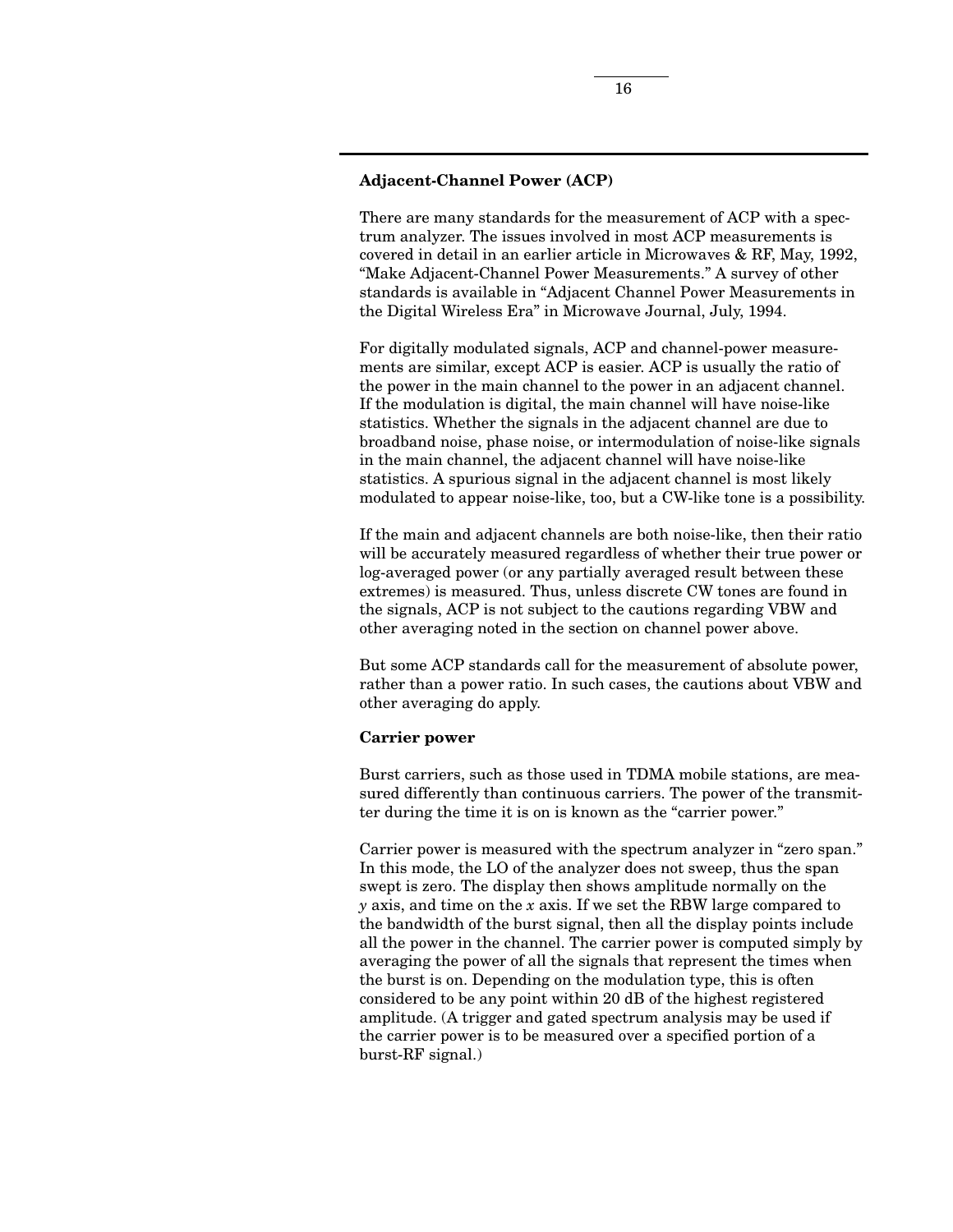Using a wide RBW for the carrier-power measurement means that the signal will not have noise-like statistics. It will not have CW-like statistics, either, so it is still wise to set the VBW as wide as possible. But let's consider some examples to see if the sample-mode bandwidths of spectrum analyzers are a problem.

For PDC, NADC and TETRA, the symbol rates are under 25 kb/s, so a VBW set to maximum will work excellently. It will also work well for PHS and GSM, with symbol rates of 380 and 270 kb/s. For IS-95 CDMA, with a modulation rate of 1.2288 MHz, we could anticipate a problem with the 450 and 800 kHz effective video bandwidths discussed in the section on channel power above. Experimentally, an instrument with an 800 kHz sample-mode bandwidth experienced a 0.2 dB error, and one with 450 kHz BW a 0.6 dB error with an OQPSK (mobile) burst signal.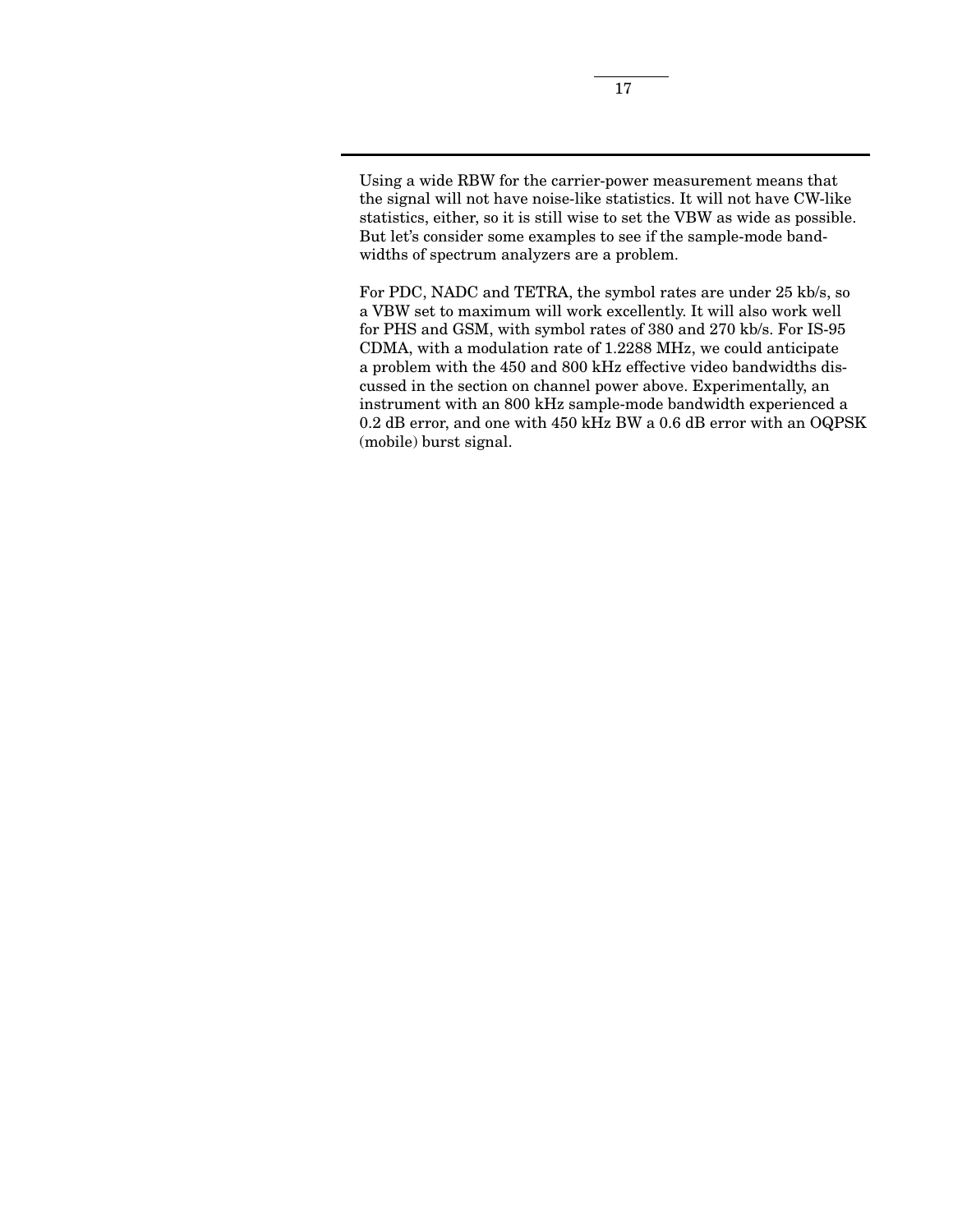# **Peak-detected noise (and TDMA ACP measurements)**

TDMA (time-division multiple access, or burst-RF) systems are usually measured with peak detectors, in order that the burst "off" events are not shown on the screen of the spectrum analyzer, potentially distracting the user. Examples include ACP measurements for PDC (Personal Digital Cellular) by two different methods, PHS (Personal Handiphone System) and NADC (North American Dual-mode Cellular). Noise is also often peak detected in the measurement of rotating media, such as hard disk drives and VCRs.

The peak of noise will exceed its power average by an amount that increases (on average) with the length of time over which the peak is observed. A combination of analysis, approximation and experimentation leads to this equation for  $v_{pk}$ , the ratio of the average power of peak measurements to the average power of sampled measurements:

 $v_{pk} = [10$  dB]  $\log_{10}[ln(2πτBW_i+e)]$ 

Tau  $(\tau)$  is the observation period, usually given by either the length of an RF burst, or by the spectrum analyzer sweep time divided by the number of cells in a sweep.  $BW_i$  is the "impulse bandwidth" of the RBW filter, which is 1.62 times the –3 dB BW for the four-pole synchronously tuned filter used in most spectrum analyzers. Note that  $v_{pk}$  is a "power average" result; the average of the log of the ratio will be different.

The graph in Figure E shows a comparison of this equation with some experimental results. The fit of the experimental results would be even better if 10.7 dB were used in place of 10 dB in the equation above, even though analysis does not support such a change.



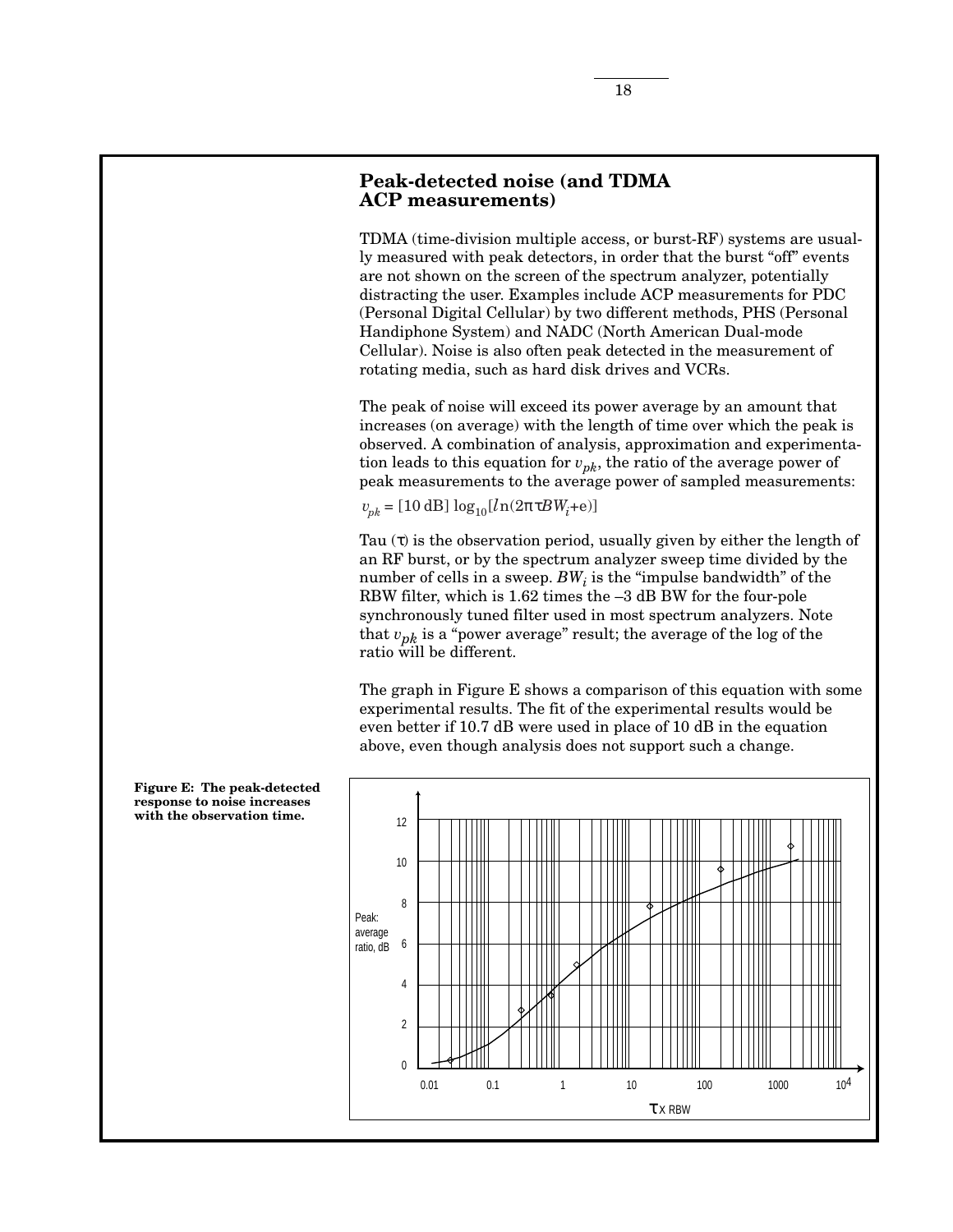The results of measuring noise-like signals are, not surprisingly, noisy. Reducing this noisiness is accomplished by three types of averaging:

- increasing the averaging within each measurement cell of a spectrum analyzer by reducing the VBW.
- increasing the averaging within a computed result like channel power by increasing the number of measurement cells contributing to the result.
- averaging a number of computed results.

## **Variance and averaging**

The variance of a result is defined as the square of its standard deviation, therefore it is symbolically  $\sigma^2$ . The variance is inversely proportional to the number of independent results averaged, thus when *N* results are combined, the variance of the final result is  $\sigma^2/N$ .

The variance of a channel-power result computed from *N* independent measurement cells is likewise  $\sigma^2/N$  where  $\sigma$  is the variance of a single measurement cell. But this  $\sigma^2$  is a very interesting parameter.

If we were to measure the standard deviation of logged envelope noise, we would find that the  $\sigma$  is 5.57 dB. Thus, the  $\sigma$  of a channel-power measurement that averaged log data over, for example, 100 measurements cells would be 0.56 dB (5.6/sqrt(100)). But averaging log data not only causes the aforementioned 2.51 dB under-response, it also has a higher than desired variance. Those not-rare-enough negative spikes of envelope, such as –30 dB, add significantly to the variance of the log average even though they represent very little power. The variance of a power measurement made by averaging power is lower than that made by averaging the log of power by a factor of 1.64.

Thus, the  $\sigma$  of a channel-power measurement is lower than that of a log-averaged measurement by a factor of the square root of this 1.64:

σ*noise =* 4.35 dB/√*N [power averaging]*  $\sigma_{noise} = 5.57 \text{ dB} / \sqrt{N}$  *[log processing]*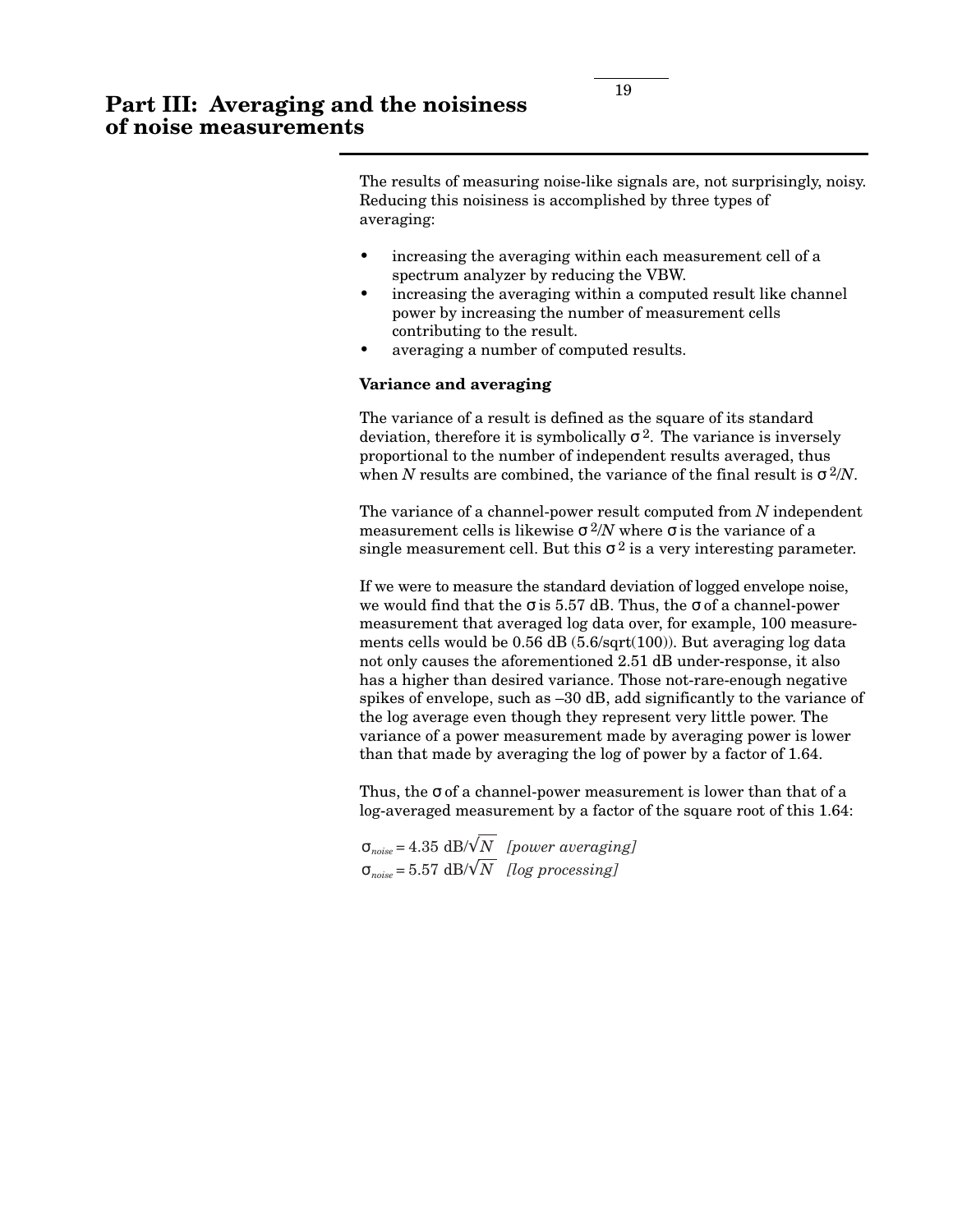## **Averaging a number of computed results**

If we average individual channel-power measurements to get a lowervariance final estimate, we do not have to convert dB-format answers to absolute power to get the advantages of avoiding log averaging. The individual measurements, being the results of many measurement cells summed together, no longer have a distribution like the "logged Rayleigh" but rather look Gaussian. Also, their distribution is sufficiently narrow that the log (dB) scale is linear enough to be a good approximation of the power scale. Thus, we can dB-average our intermediate results.

## **Swept versus FFT analysis**

In the above discussion, we have assumed that the variance reduced by a factor of N was of independent results. This independence is typically the case in swept-spectrum analyzers, due to the time required to sweep from one measurement cell to the next under typical conditions of span, RBW and sweep time. FFT analyzers will usually have many fewer independent points in a measurement across a channel bandwidth, reducing, but not eliminating, their theoretical speed advantage for true noise signals.

For digital communications signals, FFT analyzers have an even greater speed advantage than their throughput predicts. Consider a constant-envelope modulation, such as used in GSM cellular phones. When measured with a sweeping analyzer, with an RBW much narrower than the symbol rate, the spectrum looks noise-like. But in an FFT span wider than the spectral width of the signal, the total power looks constant, so channel power measurements will have very low variance.

#### **Zero span**

A zero-span measurement of carrier power is made with a wide RBW, so the independence of data points is determined by the symbol rate of the digital modulation. Data points spaced by a time greater than the symbol rate will be almost completely independent.

Zero span is sometimes used for other noise and noise-like measurements where the noise bandwidth is much greater than the RBW, such as in the measurement of power spectral density. For example, some companies specify IS-95 CDMA ACPR measurements that are spotfrequency power spectral density specifications; zero span can be used to speed this kind of measurement.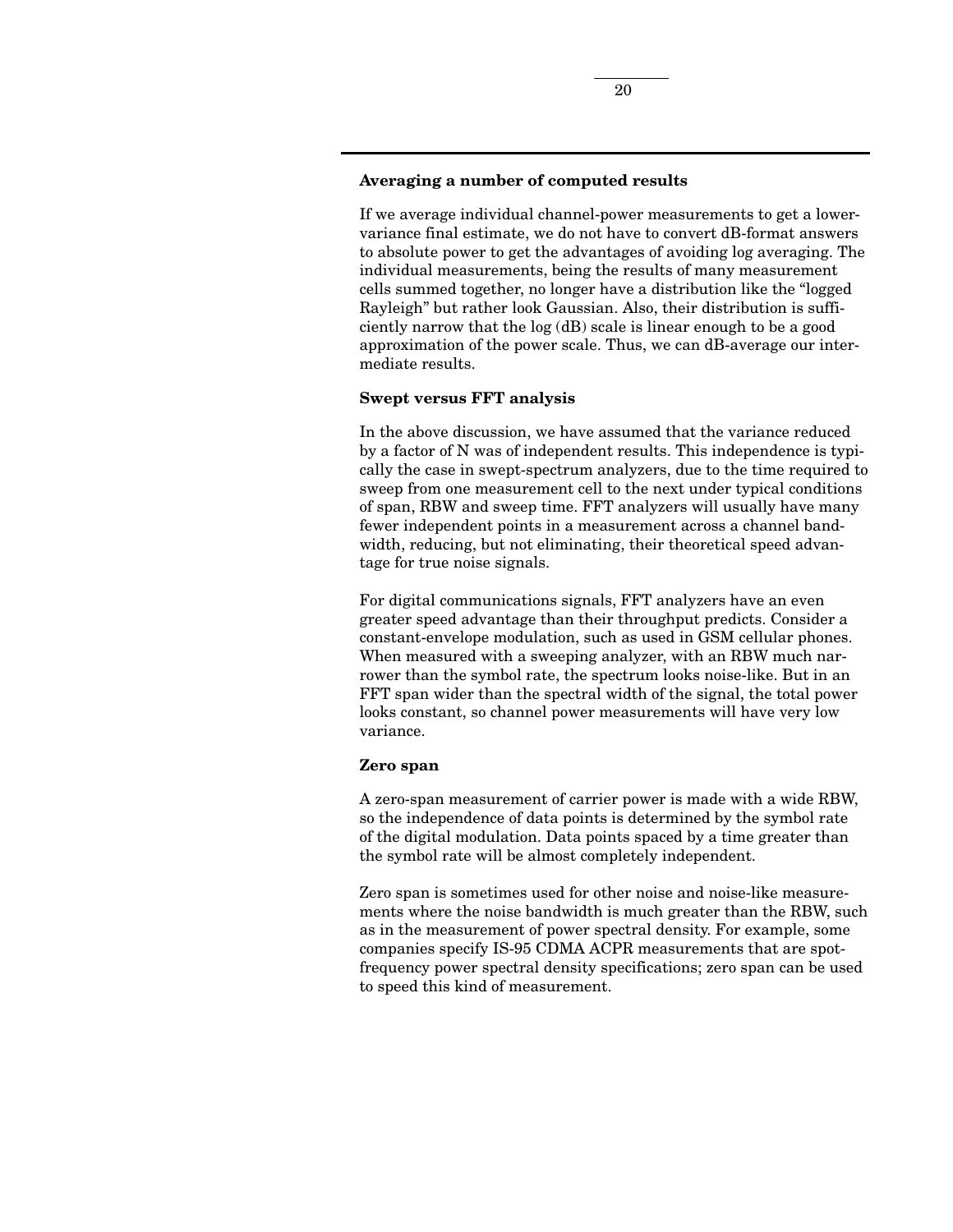### **The standard deviation of measurement noise**

Figure 10 summarizes the standard deviation of the measurement of noise. The figure represents the standard deviation of the measurement of a noise-like signal using a spectrum analyzer in zero span, averaging the results across the entire screen width, using the log scale.  $t_{INT}$  is the integration time (sweep time). The curve is also useful for swept spectrum measurements, such as channel-power measurements. There are three regions to the curve.



The left region applies whenever the integration time is short compared to the rate of change of the noise envelope. As discussed above, without VBW filtering, the  $\sigma$  is 5.6 dB. When video filtering is applied, the standard deviation is improved by a factor. That factor is the square root of the ratio of the two noise bandwidths: that of the video bandwidth, to that of the detected envelope of the noise. The detected envelope of the noise has half the noise bandwidth of the undetected noise. For the four-pole synchronously tuned filters typical of most spectrum analyzers, the detected envelope has a noise bandwidth of  $(\frac{1}{2})$  x 1.128 times the RBW. The noise bandwidth of a singlepole VBW filter is  $\pi/2$  times its bandwidth. Gathering terms together yields the equation:

 $\sigma = (9.3 \text{ dB}) \sqrt{VBW/RBW}$ 

**Figure 10: Noise measurement standard deviation for log-response spectrum analysis depends on the sweep-time/RBW product, the VBW/RBW ratio, and the number of display cells.**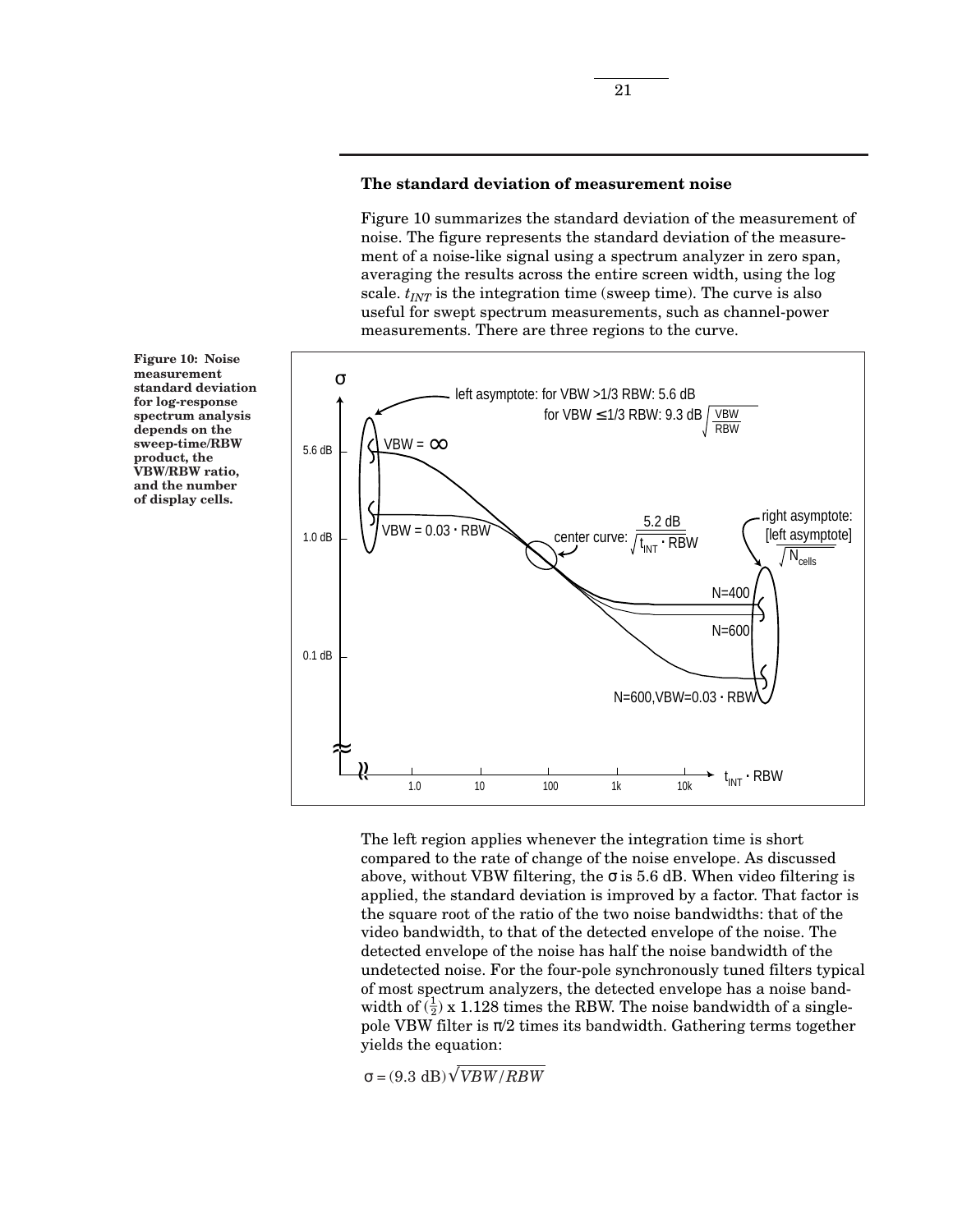The middle region applies whenever the envelope of the noise can move significantly during the integration time, but not so rapidly that individual sample points become uncorrelated. In this case, the integration behaves as a noise filter with frequency response of sinc ( $\pi t_{INT}$ ) and an equivalent noise bandwidth of  $1/(2t_{INT})$ . The total noise should then be 5.6 dB times the square root of the ratio of the noise bandwidth of the integration process to the noise bandwidth of the detected envelope, giving

# $5.2 \text{ dB}/\sqrt{t_{INT} RBW}$

In the right region, the sweep time of the spectrum analyzer is so long that the individual measurement cells are independent of each other. In this case, the standard deviation is reduced from that of the leftside case (the sigma of an individual sample) by the square root of the number of measurement cells in a sweep.

The noise measurement sigma graph should be multiplied by a factor of about 0.8 if the noise power is filtered and averaged, instead of the log power being so processed. (Sigma goes as the square root of the variance, which improves by the cited 1.64 factor.) This factor applies to channel-power and ACP measurements, but does not apply to VBW-filtered measurements by any current-generation spectrum analyzers.

#### **Examples**

Let's use the curve in Figure 10 in two examples. In the measurement of CDMA ACPR, we can power-average a 400-point zero-span trace for a frame (20.2 ms) in the specified 30 kHz bandwidth. Power averaging requires VBW>RBW. For these conditions, we find  $t_{INT}$  RBW = 606, and we approach the right-side asymptote of 5.6 dB/ $\sqrt{400}$  points or 0.28 dB. But we are power averaging, so we multiply by 0.8 to get  $sigma = 0.22$  dB.

In a second example, we are measuring noise in an adjacent channel in which the noise spectrum is flat. Let's use a 600-point analyzer with a span of 100 kHz and a channel BW of 25 kHz, giving 150 points in our channel. Let's use an RBW of 300 Hz and a VBW = 10 Hz; this narrow VBW will prevent power detection and lead to about a 2.3 dB under-response (see Figure 9) for which we must manually correct. The sweep time will be 84 s, or 21 s within the channel.  $t_{INT}$ RBW = 6300; if the center of Figure 10 applied, sigma would be 0.066 dB. Checking the right asymptote, it works out to be 0.083 dB, so this is our final predicted standard deviation. If the noise in the adjacent channel is not flat, the averaging will effectively extend over many fewer samples and less time, giving a higher standard deviation.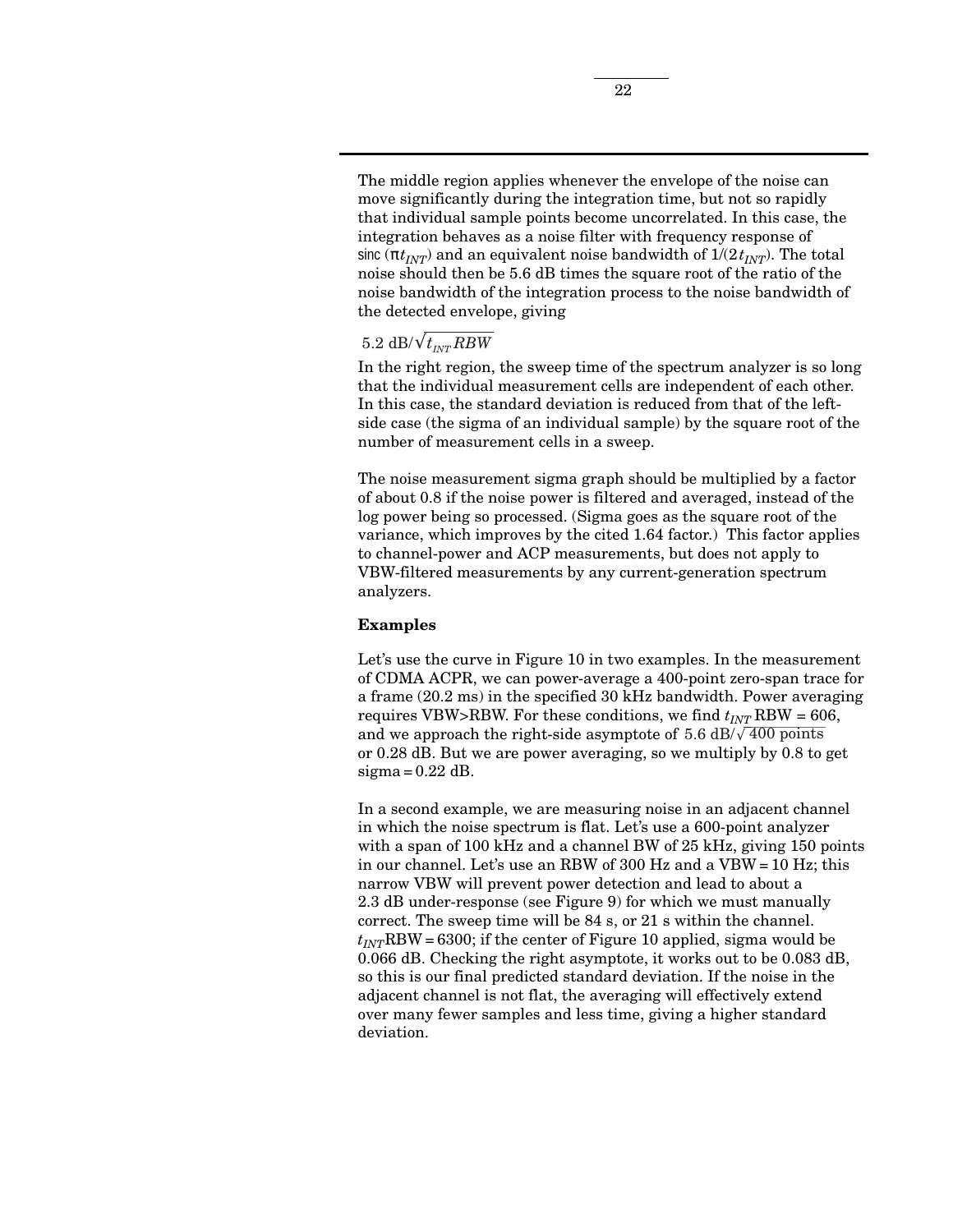In Parts I, II and III, we discussed the measurement of noise and noise-like signals respectively. In this part, we'll discuss measuring CW and noise-like signals in the presence of instrumentation noise. We'll see why averaging the output of a logarithmic amplifier is optimum for CW measurements, and we'll review compensation formulas for removing known noise levels from noise-plus-signal measurements.

#### **CW signals and log versus power detection**

When measuring a single CW tone in the presence of noise, and using power detection, the level measured is equal to the sum of the power of the CW tone and the power of the noise within the RBW filter. Thus, we could improve the accuracy of a measurement by measuring the CW tone first (let's call this the "*S+N*" or signal-plus-noise), then disconnect the signal to make the "*N*" measurement. The difference between the two, with both measurements in power units (for example, milliwatts, not dBm) would be the signal power.

But measuring with a log scale and video filtering or video averaging results in unexpectedly good results. As described in Part I, the noise will be measured lower than a CW signal with equal power within the RBW by 2.5 dB. But to first order, the noise doesn't even affect the *S+N* measurement! See "Log Scale Ideal for CW Measurements" later in this section.

Figure 11 demonstrates the improvement in CW measurement accuracy when using log averaging versus power averaging.



To compensate *S+N* measurements on a log scale for higher-order effects and very high noise levels, use this equation where all terms are in dB units:

 $power_{cw} = power_{S+N} - 10.42 \ge 10^{-0.333 (deltaNN)}$ 

*power*<sub>S+N</sub> is the observed power of the signal with noise. *deltaSN* is the decibel difference between the *S+N* and *N*-only measurements. With this compensation, noise-induced errors are under  $0.25$  dB even for signals as small as 9 dB below the interfering noise. Of course, in such a situation, the repeatability becomes a more important concern than the average error. But excellent results can be obtained with adequate averaging. And the process of averaging and compensating, when done on a log scale, converges on the result much faster than when done in a power-detecting environment.

**Figure 11: Log averaging improves the measurement of CW signals when their amplitude is near that of the noise. (a) shows a noise-free signal. (b) shows an averaged trace with power-scale averaging and noise power 1 dB below signal power; the noise-induced error is 2.5 dB. (c) shows the effect with log-scale averaging—the noise falls 2.5 dB and the noise-induced error falls to only 0.6 dB.**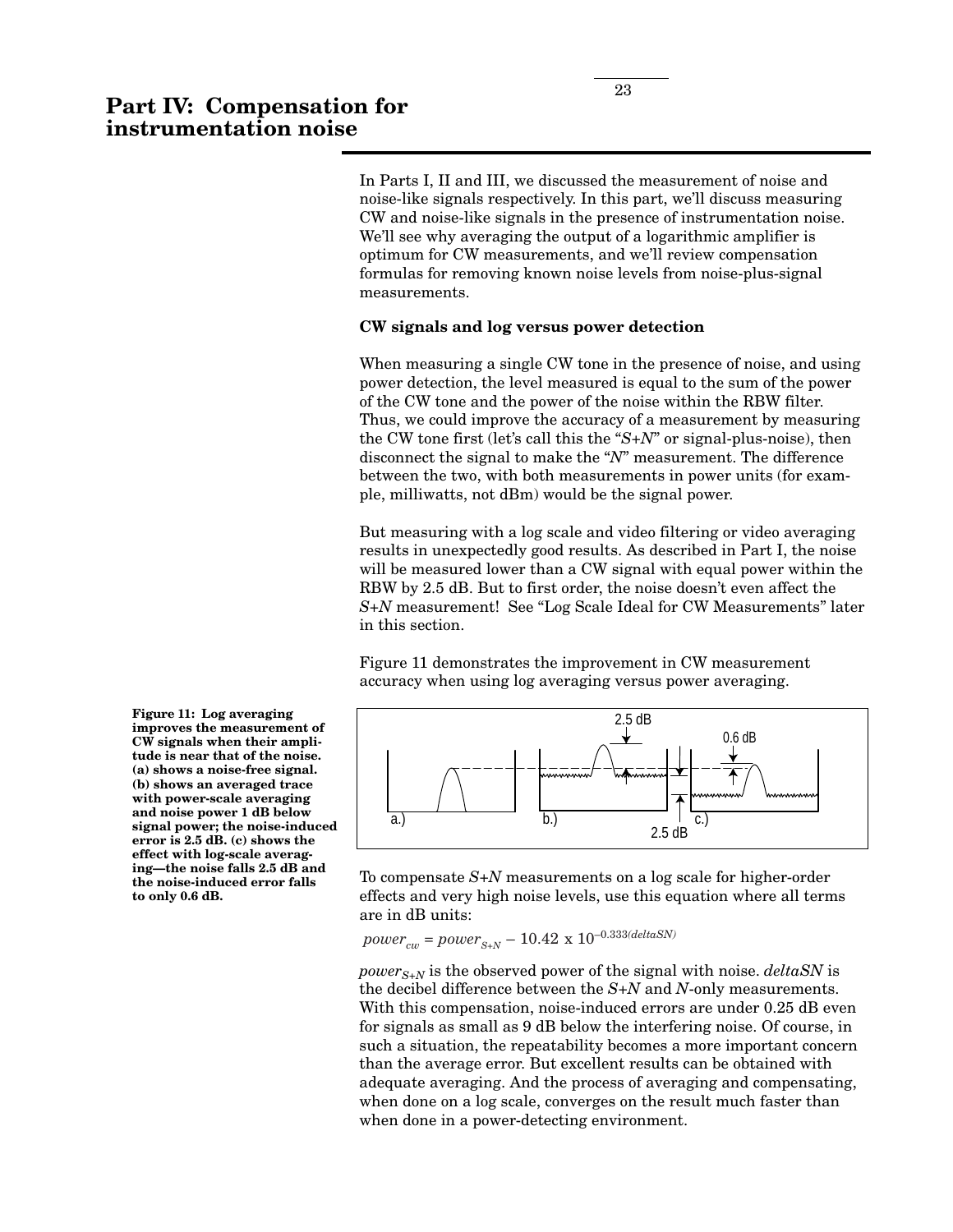## **Power-detection measurements and noise subtraction**

If the signal to be measured has the same statistical distribution as the instrumentation noise, in other words, if the signal is noise-like, then the sum of the signal and instrumentation noise will be a simple power sum:

 $power_{S+N} = power_{S} + power_{N}$  [mW]

Note that the units of all variables must be power units such as milliwatts, and not log units like dBm, nor voltage units like mV. Note also that this equation applies even if  $power_S$  and  $power_N$  are measured with log averaging.

The power equation also applies when the signal and the noise have different statistics (CW and Gaussian respectively) but power detection is used. The power equation would never apply if the signal and the noise were correlated, either in-phase adding or subtracting. But that will never be the case with noise.

Therefore, simply enough, we can subtract the measured noise power from any power-detected result to get improved accuracy. Results of interest are the channel-power, ACP and carrier-power measurements described in Part II. The equation would be:

 $power_S = power_{S+N} - power_N$  [mW]

Care should be exercised that the measurement setups for  $power_{S+N}$ and  $power_N$  are as similar as possible.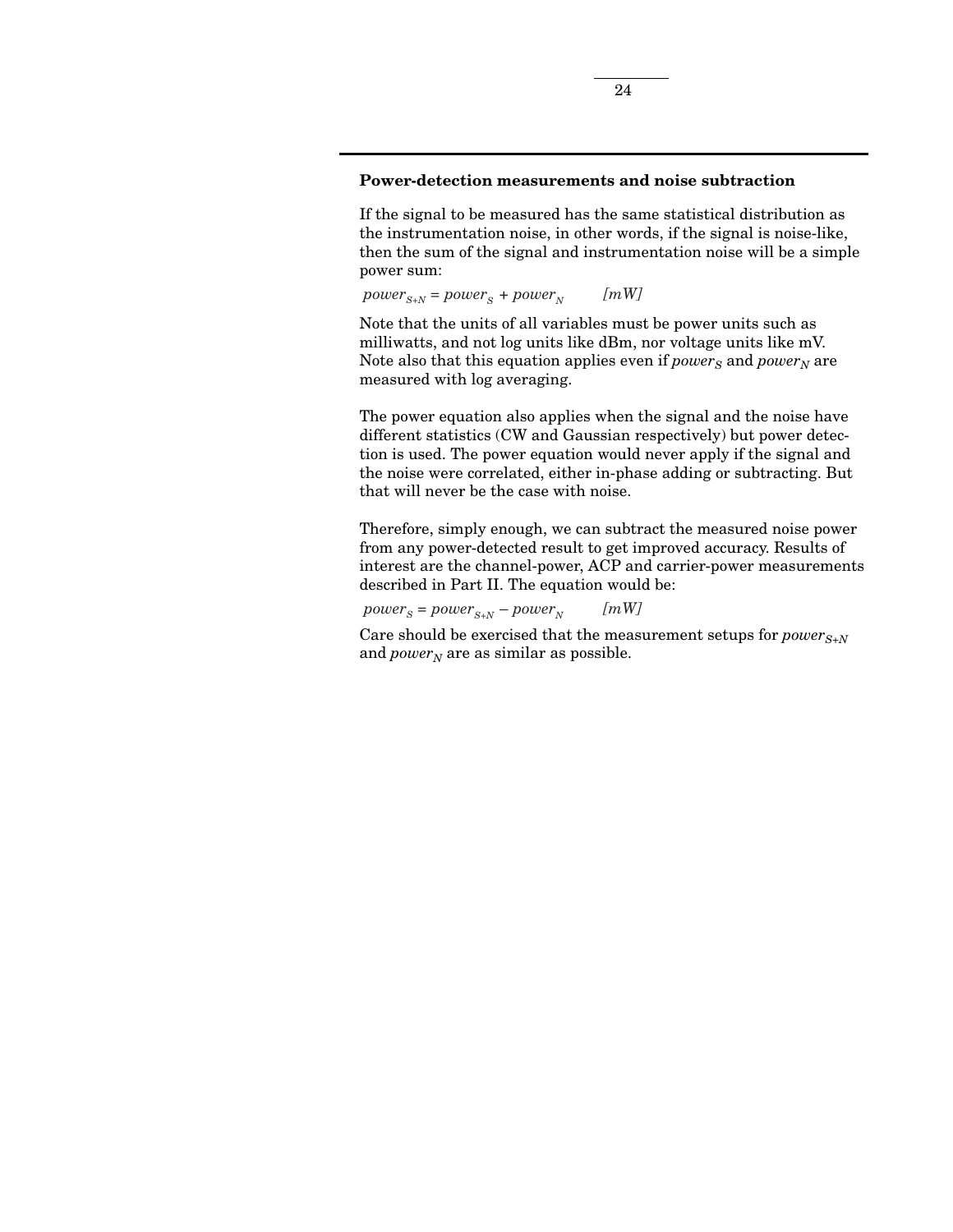# **Log scale ideal for CW measurements**

If one were to "design" a scale (such as power, voltage, log power, or an arbitrary polynomial) to have response to signal-plus-noise that is independent of small amounts of noise, one could end up designing the log scale.

Consider a signal having unity amplitude and arbitrary phase, as in Figure G. Consider noise with an amplitude much less than unity, r.m.s., with random phase. Let us break the noise into components that are in-phase and in-quadrature with the signal. Both of these components will have Gaussian PDFs, but for this simplified explanation, we can consider them to have values of  $\pm x$ , where  $x \ll 1$ .



The average response to the signal plus the quadrature noise component is the response to a signal of magnitude

## $\sqrt{1+x^2}$

The average response to the signal plus in-phase noise will be lower than the response to a signal without noise if the chosen scale is compressive. For example, let  $x$  be  $\pm 0.1$  and the scale be logarithmic. The response for  $x = +0.1$  is  $log(1.1)$ ; for  $x = -0.1$  is  $log(0.9)$ . The mean of these two is 0.0022, also expressible as log(0.9950). The mean response to the quadrature components is  $log(sqrt2(1+(0.1)^2))$ , or  $log(1.0050)$ . Thus, the log scale has an average deviation for in-phase noise that is equal and opposite to the deviation for quadrature noise. To first order, the log scale is noise-immune. Thus, an analyzer that averages (for example, by video filtering) the response of a log amp to the sum of a CW signal and a noise signal has no first-order dependence on the noise signal.

**Figure G: Noise components can be projected into in-phase and quadrature parts with respect to a signal of unity amplitude and arbitrary phase.**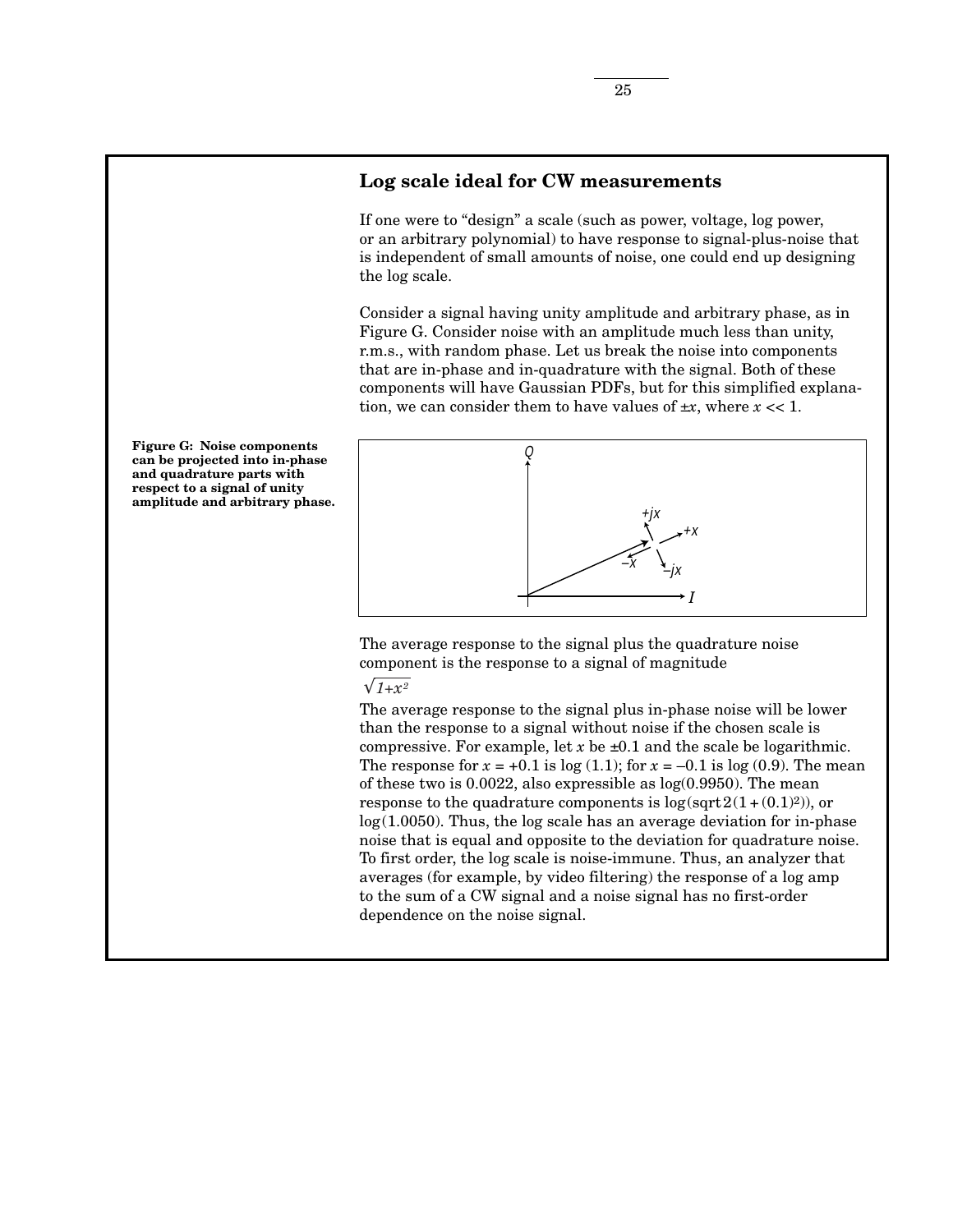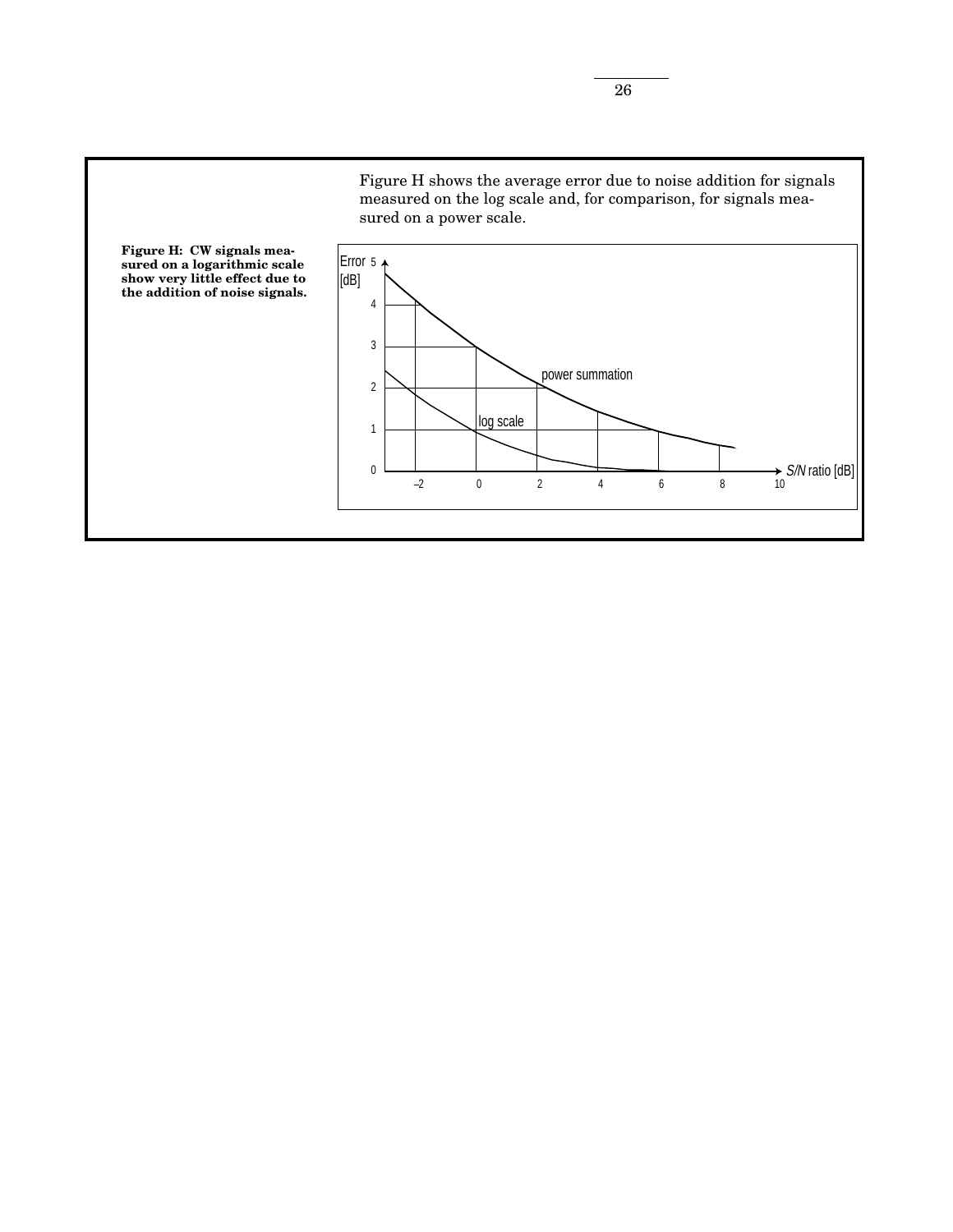- 1. Nutting, Larry. Cellular and PCS TDMA Transmitter Testing with a Spectrum Analyzer. Hewlett-Packard Wireless Symposium, February, 1992.
- 2. Gorin, Joe. Make Adjacent Channel Power Measurements, Microwaves & RF, May 1992, pp 137-143.
- 3. Cutler, Robert. Power Measurements on Digitally Modulated Signals. Hewlett-Packard Wireless Communications Symposium, 1994.
- 4. Ballo, David and Gorin, Joe. Adjacent Channel Power Measurements in the Digital Wireless Era, Microwave Journal, July 1994, pp 74-89.
- 5. Peterson, Blake. Spectrum Analysis Basics. Hewlett-Packard Application Note 150, literature part number 5952-0292, November 1, 1989.
- 6. Moulthrop, Andrew A. and Muha, Michael S. Accurate Measurement of Signals Close to the Noise Floor on a Spectrum Analyzer, IEEE Transactions on Microwave Theory and Techniques, November 1991, pp. 1182-1885.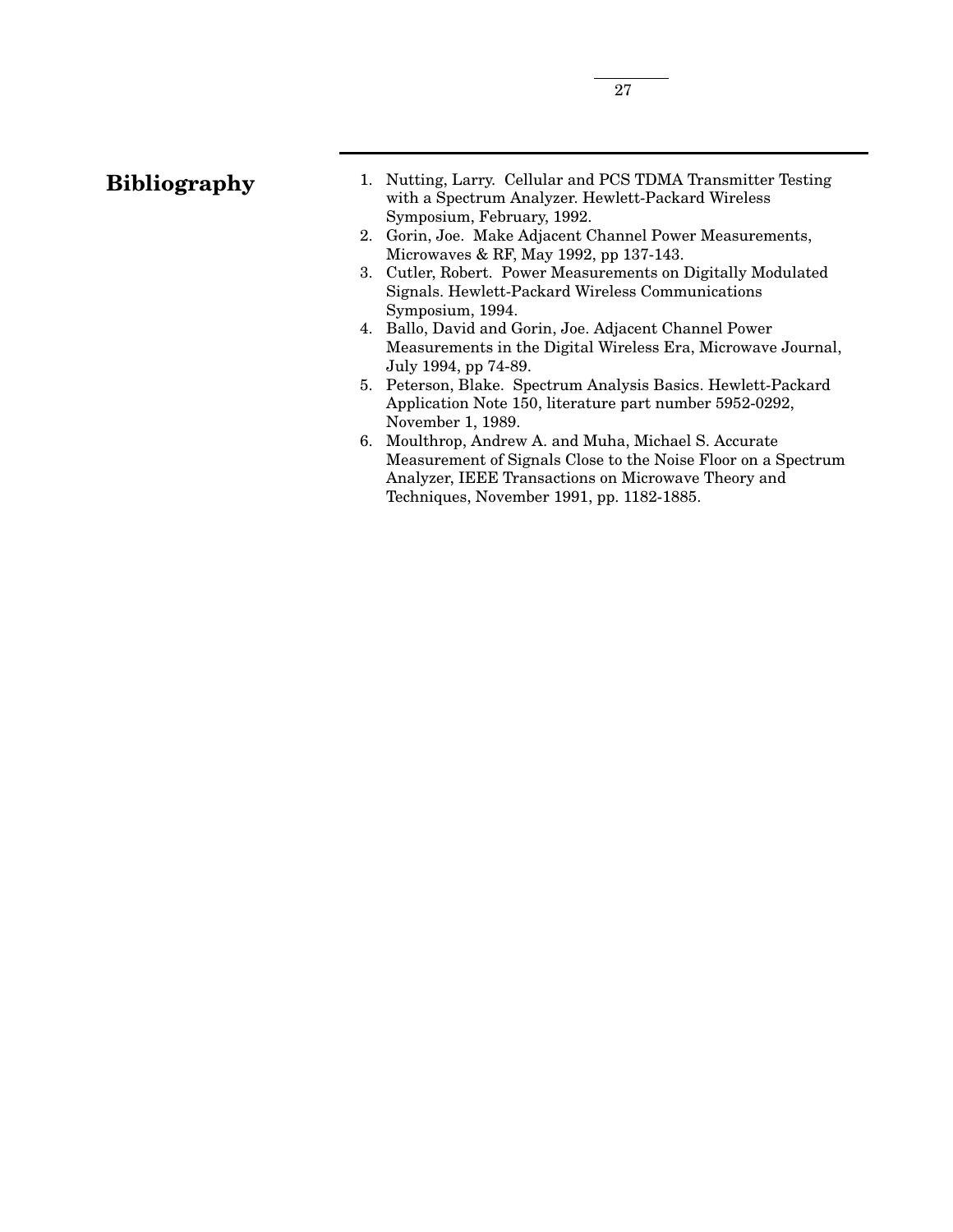# **Glossary of terms**

**ACP:** See Adjacent Channel Power.

**ACPR:** Adjacent Channel Power Ratio. See Adjacent-Channel Power; ACPR is always a ratio, whereas ACP may be an absolute power.

**Adjacent Channel Power:** The power from a modulated communications channel that leaks into an adjacent channel. This leakage is usually specified as a ratio to the power in the main channel, but is sometimes an absolute power.

**Averaging:** A mathematical process to reduce the variation in a measurement by summing the data points from multiple measurements and dividing by the number of points summed.

**Burst:** A signal that has been turned on and off. Typically, the on time is long enough for many communications bits to be transmitted, and the on/off cycle time is short enough that the associated delay is not distracting to telephone users.

**Carrier Power:** The average power in a burst carrier during the time it is on.

**CDMA:** Code Division Multiple Access or a communications standard (such as cdmaOne (R)) that uses CDMA. In CDMA modulation, data bits are xored with a code sequence, increasing their bandwidth. But multiple users can share a channel when they use different codes, and a receiver can separate them using those codes.

**Channel Bandwidth:** The bandwidth over which power is measured. This is usually the bandwidth in which almost all of the power of a signal is contained.

**Channel Power:** The power contained within a channel bandwidth.

**Clipping:** Limiting a signal such that it never exceeds some threshold.

**CW:** Carrier Wave or Continuous Wave. A sinusoidal signal without modulation.

**Digital:** Signals that can take on only a prescribed list of values, such as 0 and 1.

**Display detector:** That circuit in a spectrum analyzer that converts a continuous-time signal into sampled data points for displaying. The bandwidth of the continuous-time signal often exceeds the sample rate of the display, so display detectors implement rules, such as peak detection, for sampling.

**DAC:** Digital to Analog Converter.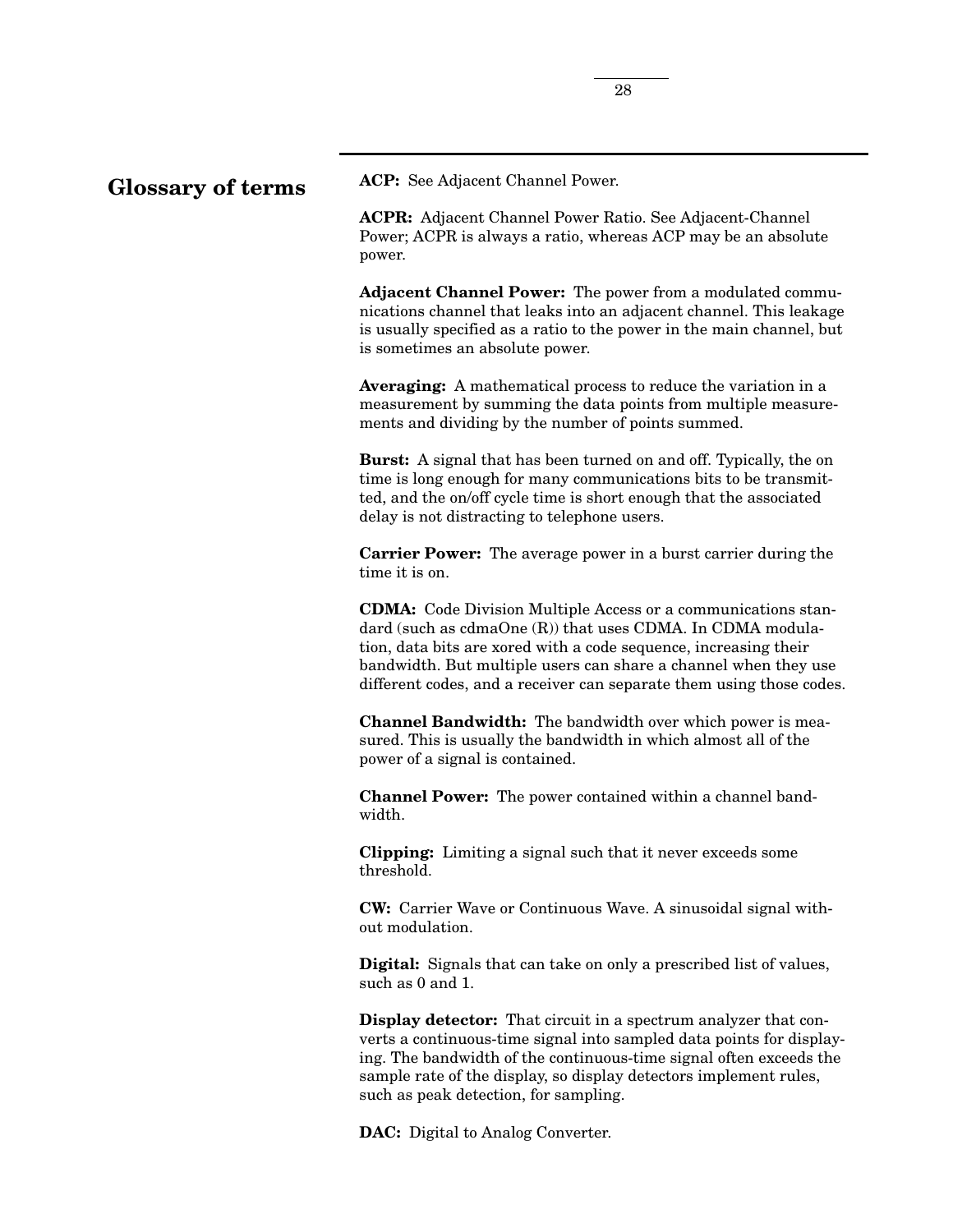**Envelope Detector:** The circuit that derives an instantaneous estimate of the magnitude (in volts) of the IF (intermediate frequency) signal. The magnitude is often called the envelope.

**Equivalent Noise Bandwidth:** The width of an ideal filter with the same average gain to a white noise signal as the described filter. The ideal filter has the same gain as the maximum gain of the described filter across the equivalent noise bandwidth, and zero gain outside that bandwidth.

**Gaussian and Gaussian PDF:** A bell-shaped PDF which is typical of complex random processes. It is characterized by its mean (center) and sigma (width).

**I and Q:** In-phase and Quadrature parts of a complex signal. I and Q, like x and y, are rectangular coordinates; alternatively, a complex signal can be described by its magnitude and phase, also knows as polar coordinates.

**Linear scale:** The vertical display of a spectrum analyzer in which the y axis is linearly proportional to the voltage envelope of the signal.

**NADC:** North American Dual mode (or Digital) Cellular. A communications system standard, designed for North American use, characterized by TDMA digital modulation.

**Near-noise Correction:** The action of subtracting the measured amount of instrumentation noise power from the total system noise power to calculate that part from the device under test.

**Noise Bandwidth:** See Equivalent Noise Bandwidth.

**Noise Density:** The amount of noise within a defined bandwidth, usually normalized to 1 Hz.

**Noise Marker:** A feature of spectrum analyzers that allows the user to read out the results in one region of a trace based on the assumption that the signal is noise-like. The marker reads out the noise density that would cause the indicated level.

**OQPSK:** Offset Quadrature-Phase Shift Keying. A digital modulation technique in which symbols (two bits) are represented by one of four phases. The set of four phases is offset by 45 degrees on alternate symbols.

**PDC:** Personal Digital Cellular (originally called Japanese Digital Cellular). A cellular radio standard much like NADC, originally designed for use in Japan.

**PDF:** See probability density function.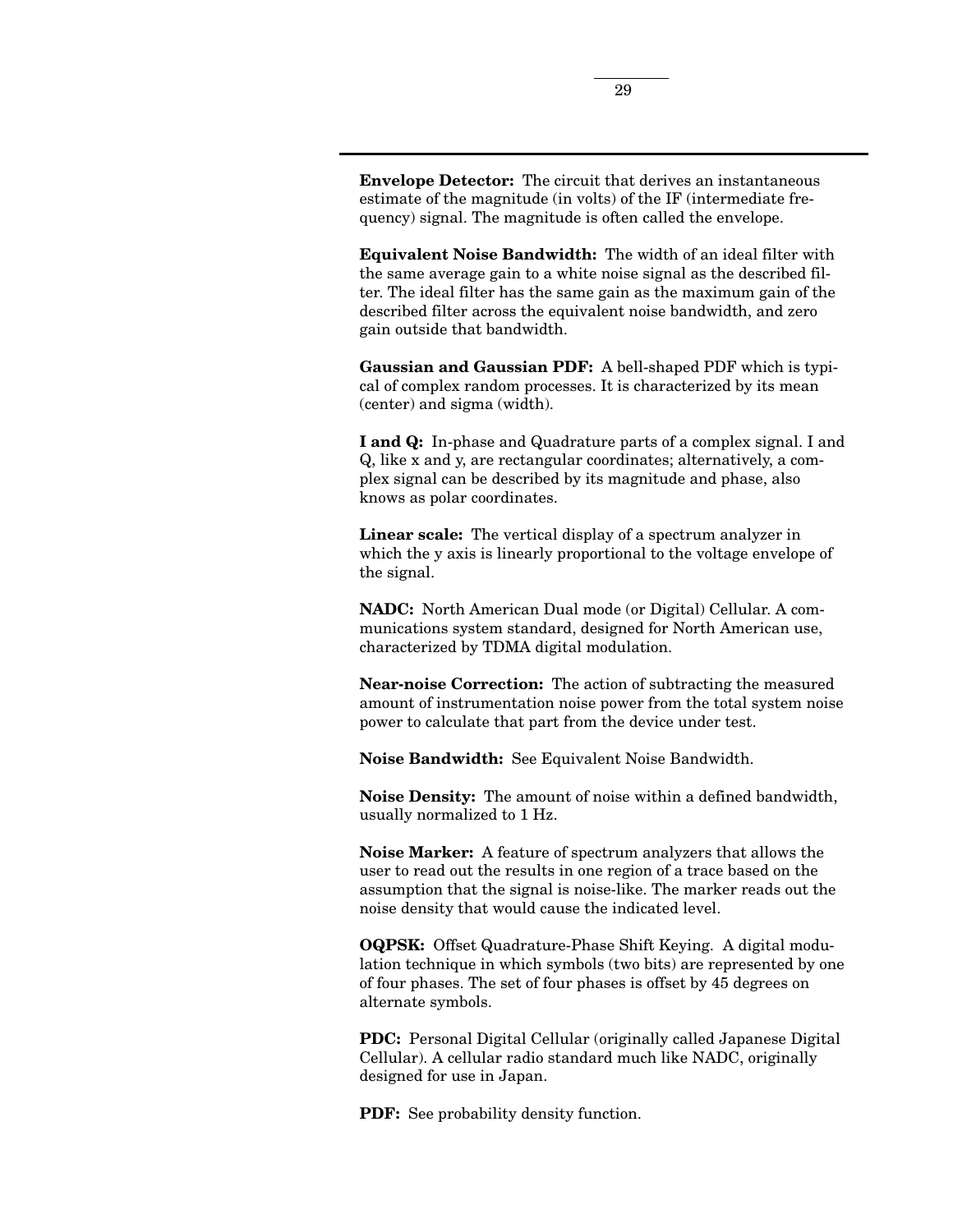**Peak Detect:** Measure the highest response within an observation period.

**PHS:** Personal Handy-Phone. A communications standard for cordless phones.

**Power Detection:** A measurement technique in which the response is proportional to the power in the signal, or proportional to the square of the voltage.

**Power Spectral Density:** The power within each unit of frequency, usually normalized to 1 Hz.

**Probability Density Function:** A mathematical function that describes the probability that a variable can take on any particular x-axis value. The PDF is a continuous version of a histogram.

**Q:** See I and Q.

**Rayleigh:** A well-known PDF which is zero at x=0 and approaches zero as x approaches infinity.

**RBW filter:** The resolution bandwidth filter of a spectrum analyzer. This is the filter whose selectivity determines the analyzer's ability to resolve (indicate separately) closely-spaced signals.

**Reference Bandwidth:** See specified bandwidth.

**RF:** Radio Frequency. Frequencies that are used for radio communications.

**Sigma:** The symbol and name for standard deviation.

**Sinc:** A mathematical function.  $Sinc(x) = (sin(x))/x$ .

**Specified Bandwidth:** The channel bandwidth specified in a standard measurement technique.

**Standard Deviation:** A measure of the width of the distribution of a random variable.

**Synchronously Tuned Filter:** The filter alignment most commonly used in analog spectrum analyzers. A sync-tuned filter has all its poles in the same place. It has an excellent tradeoff between selectivity and time-domain performance (delay and step-response settling).

**Symbol:** A combination of bits (often two) that are transmitted simultaneously.

**Symbol Rate:** The rate at which symbols are transmitted.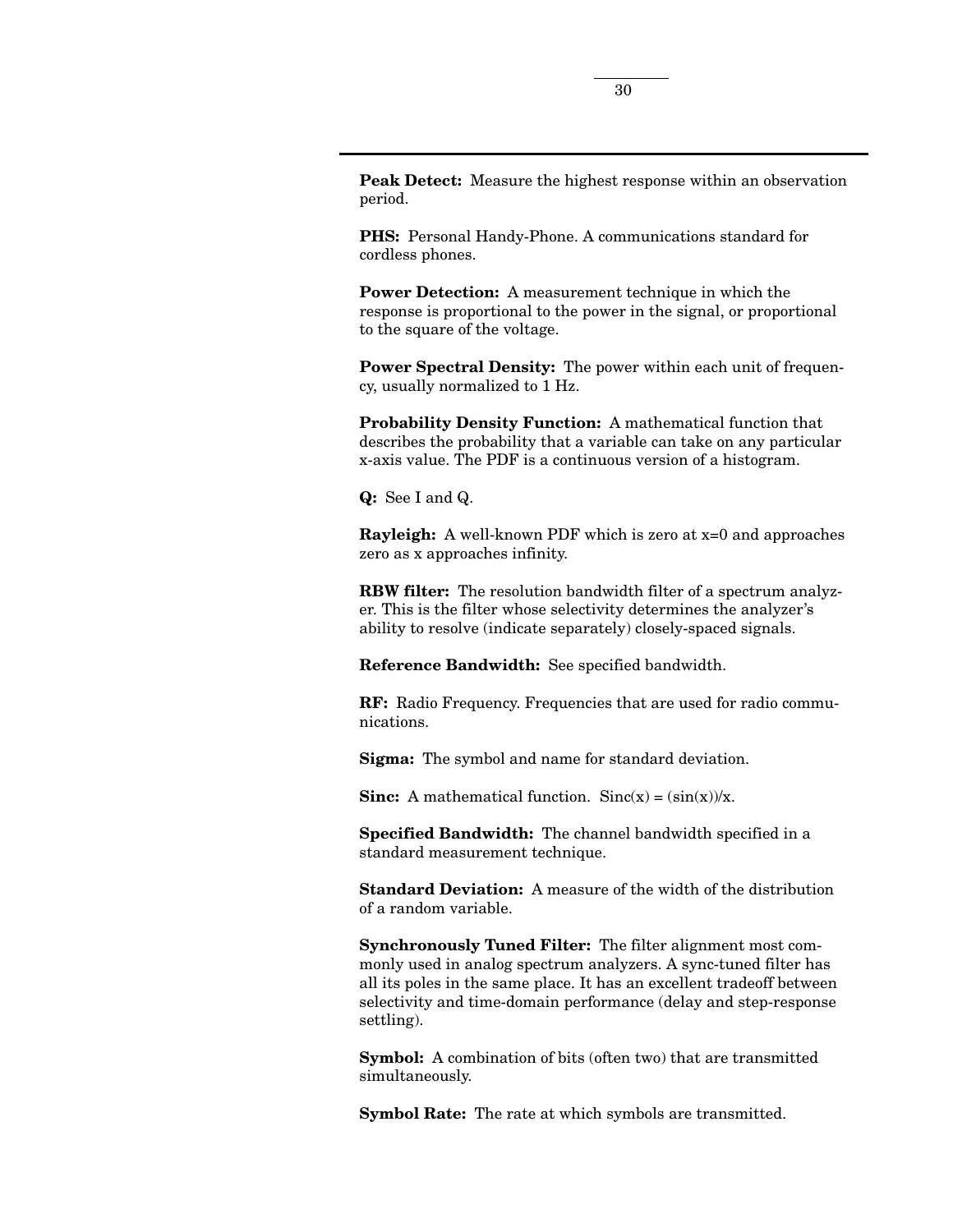**TDMA:** Time Division Multiple Access. A method of sharing a communications channel by assigning separate time slots to individual users.

**TETRA:** Trans-European Trunked Radio. A communications system standard.

**Variance:** A measure of the width of a distribution, equal to the square of the standard deviation.

**VBW Filter:** The Video Bandwidth filter, a low-pass filter that smoothes the output of the detected IF signal, or the log of that detected signal.

**Zero Span:** A mode of a spectrum analyzer in which the local oscillator does not sweep. Thus, the display represents amplitude versus time, instead of amplitude versus frequency. This is sometimes called fixed-tuned mode.